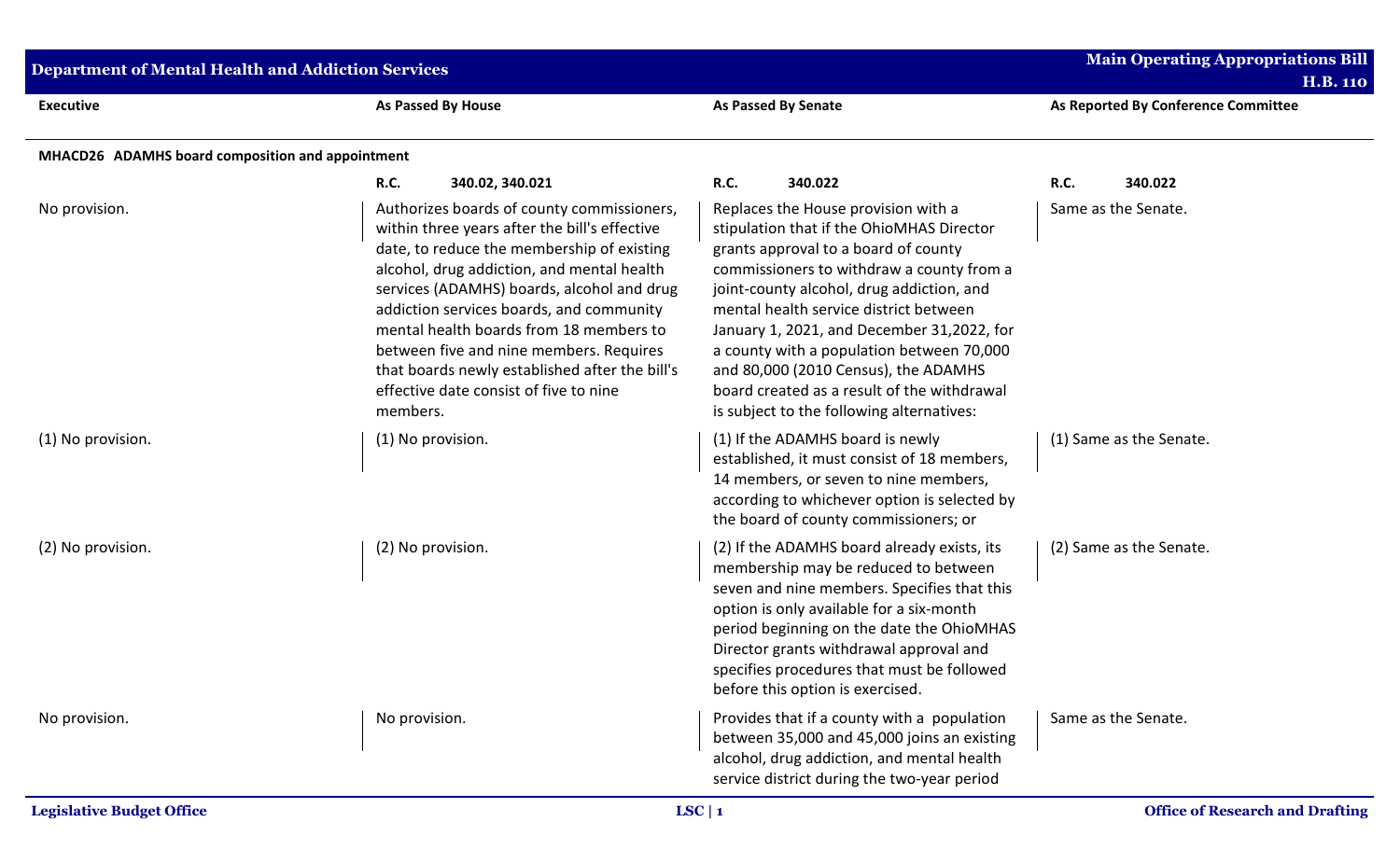| <b>Department of Mental Health and Addiction Services</b> |                                                                                                                                                                                                                                                                                                 |                                                                                                                                                                                                                                                                                                                                                                                                                                                                                      | <b>Main Operating Appropriations Bill</b>              |
|-----------------------------------------------------------|-------------------------------------------------------------------------------------------------------------------------------------------------------------------------------------------------------------------------------------------------------------------------------------------------|--------------------------------------------------------------------------------------------------------------------------------------------------------------------------------------------------------------------------------------------------------------------------------------------------------------------------------------------------------------------------------------------------------------------------------------------------------------------------------------|--------------------------------------------------------|
| <b>Executive</b>                                          | As Passed By House                                                                                                                                                                                                                                                                              | <b>As Passed By Senate</b>                                                                                                                                                                                                                                                                                                                                                                                                                                                           | <b>H.B. 110</b><br>As Reported By Conference Committee |
|                                                           |                                                                                                                                                                                                                                                                                                 | beginning June 30, 2021, the ADAMHS board<br>may elect to expand its membership from 14<br>members to 18 members. Permits the<br>ADAMHS board to make this election for one<br>year from the date the county joins the joint-<br>county district.                                                                                                                                                                                                                                    |                                                        |
| No provision.                                             | Modifies the appointment authority for<br>members of ADAMHS boards, alcohol and<br>drug addiction services boards, and<br>community mental health boards so that<br>80% of the members are appointed by the<br>board of county commissioners and 20% are<br>appointed by the OhioMHAS Director. | Replaces the House provision with a<br>provision that specifies the number of<br>ADAMHS board members that are to be<br>appointed by the OhioMHAS Director and<br>the board of county commissioners<br>representing the county constituting the<br>service district.                                                                                                                                                                                                                 | Same as the Senate.                                    |
| No provision.                                             | Eliminates existing law provisions that<br>require the Director of OhioMHAS to ensure<br>that these boards have a number of<br>members with specified experiences and<br>qualifications.                                                                                                        | Replaces the House provisions with a<br>provision that requires the OhioMHAS<br>Director and the board of county<br>commissioners to ensure that at least one<br>member of the ADAMHS board is a person<br>who has received or is receiving mental<br>health services or is the parent or relative of<br>such a person, and at least one member of<br>the board is a person who has received or is<br>receiving addiction services or is the parent<br>or relative of such a person. | Same as the Senate.                                    |
|                                                           | Fiscal effect: If the number of board<br>members is reduced, the number of<br>reimbursements for necessary costs could<br>also be reduced.                                                                                                                                                      | Fiscal effect: Same as the House, but if a<br>new board is created, or a board increases<br>its membership when a new board joins,<br>there could be costs involved.                                                                                                                                                                                                                                                                                                                 | Fiscal effect: Same as the Senate.                     |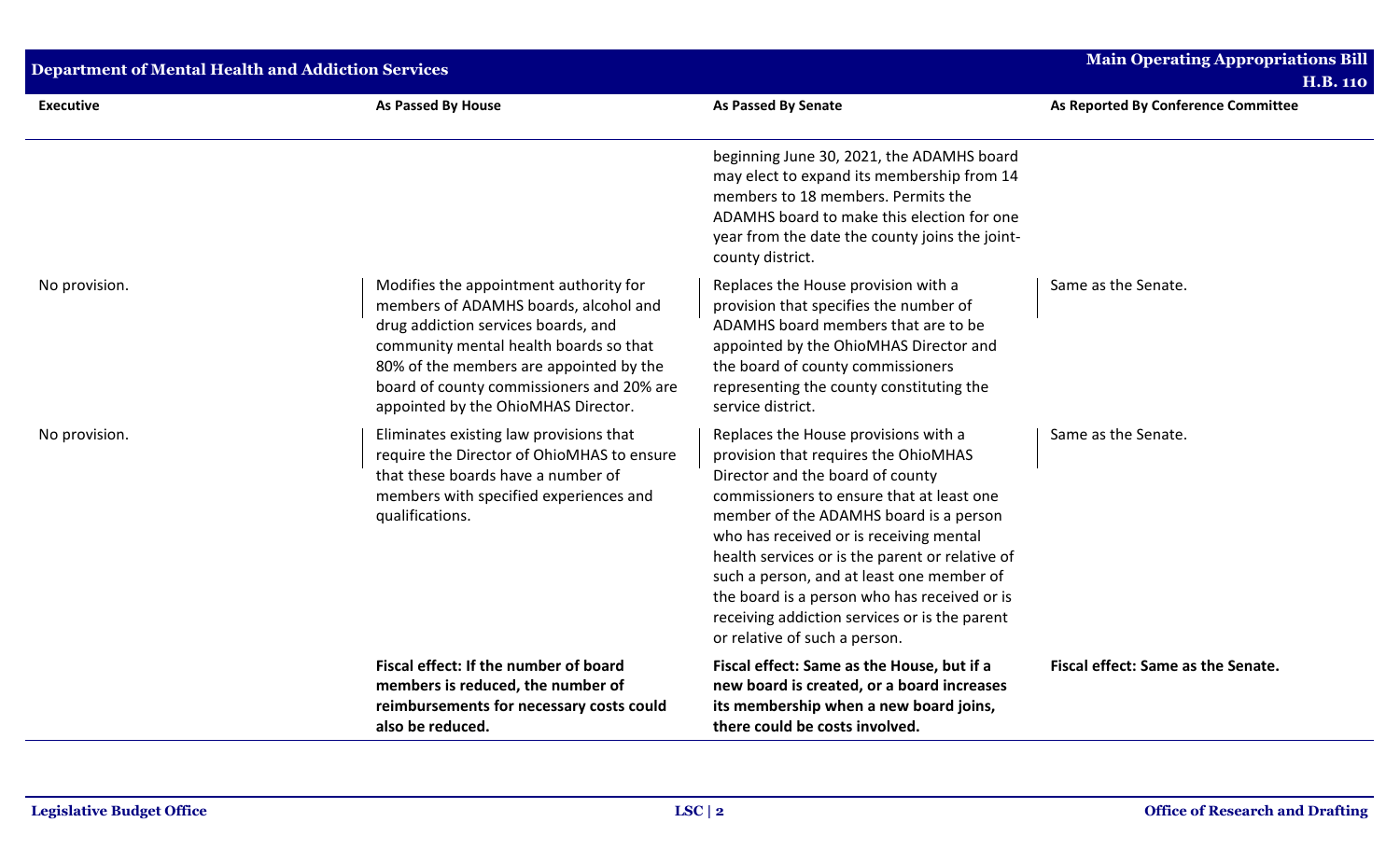| <b>Department of Mental Health and Addiction Services</b> |                                                                                                                                                                                                                                                                                         |                                                                                                                                                                                                                                                                                                                                                                                                                                                                                          | <b>Main Operating Appropriations Bill</b><br><b>H.B. 110</b> |
|-----------------------------------------------------------|-----------------------------------------------------------------------------------------------------------------------------------------------------------------------------------------------------------------------------------------------------------------------------------------|------------------------------------------------------------------------------------------------------------------------------------------------------------------------------------------------------------------------------------------------------------------------------------------------------------------------------------------------------------------------------------------------------------------------------------------------------------------------------------------|--------------------------------------------------------------|
| <b>Executive</b>                                          | As Passed By House                                                                                                                                                                                                                                                                      | <b>As Passed By Senate</b>                                                                                                                                                                                                                                                                                                                                                                                                                                                               | As Reported By Conference Committee                          |
| MHACD29 ADAMHS boards requirements                        |                                                                                                                                                                                                                                                                                         |                                                                                                                                                                                                                                                                                                                                                                                                                                                                                          |                                                              |
|                                                           | <b>R.C.</b><br>340.03                                                                                                                                                                                                                                                                   |                                                                                                                                                                                                                                                                                                                                                                                                                                                                                          |                                                              |
| No provision.                                             | Specifies that an ADAMHS board must work<br>with government programs that provide<br>public benefits for the purpose of<br>coordinating public benefits and improving<br>the administration and management of<br>those government programs.                                             | No provision.                                                                                                                                                                                                                                                                                                                                                                                                                                                                            | No provision.                                                |
| No provision.                                             | Requires an ADAMHS board to comply with<br>health information privacy standards under<br>the federal "Health Insurance Portability and<br>Accountability Act of 1996" as a covered<br>entity under that law.                                                                            | No provision.                                                                                                                                                                                                                                                                                                                                                                                                                                                                            | No provision.                                                |
|                                                           | <b>Fiscal effect: Minimal.</b>                                                                                                                                                                                                                                                          |                                                                                                                                                                                                                                                                                                                                                                                                                                                                                          |                                                              |
|                                                           | MHACD24 Reimbursement program for opioid-related treatment with drugs in county jails                                                                                                                                                                                                   |                                                                                                                                                                                                                                                                                                                                                                                                                                                                                          |                                                              |
|                                                           | R.C.<br>5119.191, Section 337.50                                                                                                                                                                                                                                                        | <b>R.C.</b><br>5119.191, Section 337.50                                                                                                                                                                                                                                                                                                                                                                                                                                                  | <b>R.C.</b><br>5119.191, Section 337.50                      |
| No provision.                                             | Establishes a program, to be administered<br>by OhioMHAS, to provide state<br>reimbursement to counties for the cost of<br>drugs that are administered or dispensed to<br>inmates of county jails in medication<br>assisted treatment or in withdrawal<br>management or detoxification. | Same as the House, but does the following<br>regarding drugs covered by the program<br>that are used for withdrawal management<br>or detoxification: (1) specifies that eligible<br>drugs include not only those used for opioid<br>treatment, but also alcohol treatment, and<br>(2) specifies that the treatment drugs<br>include not only those approved by the U.S.<br>Food and Drug Administration for those<br>conditions, but also drugs in standard use<br>for those conditions. | Same as the Senate.                                          |
| No provision.                                             | Permits the OhioMHAS Director to allocate<br>the funds to counties and to adopt rules to                                                                                                                                                                                                | Same as the House.                                                                                                                                                                                                                                                                                                                                                                                                                                                                       | Same as the House.                                           |
| <b>Legislative Budget Office</b>                          |                                                                                                                                                                                                                                                                                         | LSC   3                                                                                                                                                                                                                                                                                                                                                                                                                                                                                  | <b>Office of Research and Drafting</b>                       |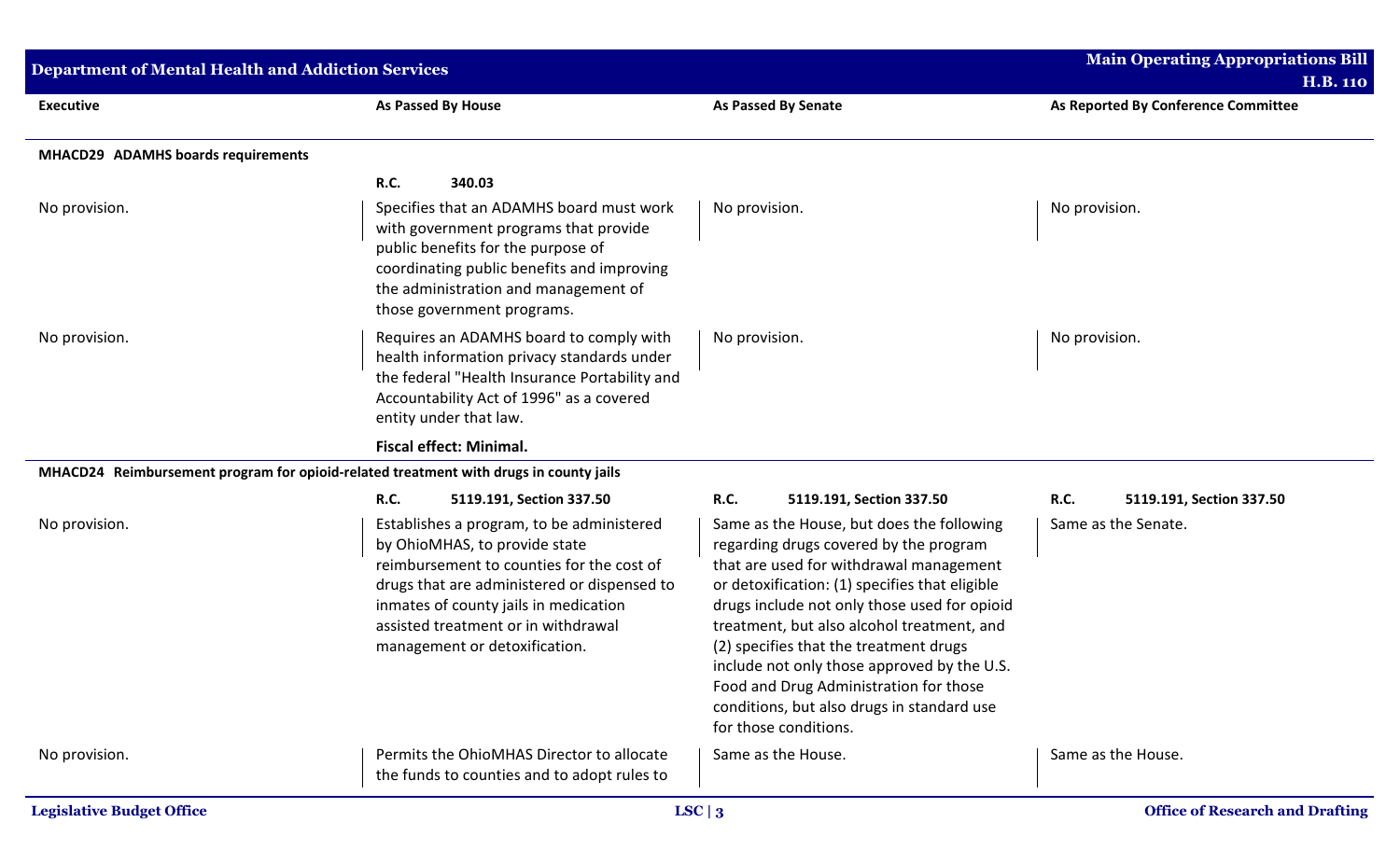| <b>Department of Mental Health and Addiction Services</b>                                                                                                                                                                                                                                                                                                                                               |                                                                                                                                               |                                                                                                                              | <b>Main Operating Appropriations Bill</b><br><b>H.B. 110</b> |  |
|---------------------------------------------------------------------------------------------------------------------------------------------------------------------------------------------------------------------------------------------------------------------------------------------------------------------------------------------------------------------------------------------------------|-----------------------------------------------------------------------------------------------------------------------------------------------|------------------------------------------------------------------------------------------------------------------------------|--------------------------------------------------------------|--|
| <b>Executive</b>                                                                                                                                                                                                                                                                                                                                                                                        | <b>As Passed By House</b>                                                                                                                     | <b>As Passed By Senate</b>                                                                                                   | As Reported By Conference Committee                          |  |
|                                                                                                                                                                                                                                                                                                                                                                                                         | implement the program.                                                                                                                        |                                                                                                                              |                                                              |  |
| No provision.                                                                                                                                                                                                                                                                                                                                                                                           | Earmarks \$2,000,000 in each fiscal year in<br>GRF appropriation item 336422, Criminal<br>Justice Services, for the reimbursement<br>program. | Same as the House, but clarifies that these<br>funds may be used to reimburse counties for<br>such drugs as specified above. | Same as the Senate.                                          |  |
| Confidentiality of substance use disorder records<br>MHACD3                                                                                                                                                                                                                                                                                                                                             |                                                                                                                                               |                                                                                                                              |                                                              |  |
| R.C.<br>5119.27                                                                                                                                                                                                                                                                                                                                                                                         | R.C.<br>5119.27                                                                                                                               | 5119.27<br>R.C.                                                                                                              | R.C.<br>5119.27                                              |  |
| Modifies existing requirements for<br>maintaining confidentiality of records or<br>information regarding drug treatment<br>programs and services that are licensed or<br>certified by OhioMHAS and, in their place,<br>establishes confidentiality requirements<br>based on federal law for records or<br>information regarding federally assisted<br>programs for substance use disorder<br>treatment. | Same as the Executive.                                                                                                                        | Same as the Executive.                                                                                                       | Same as the Executive.                                       |  |
| Requires the disclosure of any confidential<br>information comply with the applicable<br>federal regulations.                                                                                                                                                                                                                                                                                           | Same as the Executive.                                                                                                                        | Same as the Executive.                                                                                                       | Same as the Executive.                                       |  |
| Updates associated provisions that refer to<br>programs used within the criminal justice<br>system.                                                                                                                                                                                                                                                                                                     | Same as the Executive.                                                                                                                        | Same as the Executive.                                                                                                       | Same as the Executive.                                       |  |
| <b>Fiscal effect: None.</b>                                                                                                                                                                                                                                                                                                                                                                             | Fiscal effect: Same as the Executive.                                                                                                         | Fiscal effect: Same as the Executive.                                                                                        | Fiscal effect: Same as the Executive.                        |  |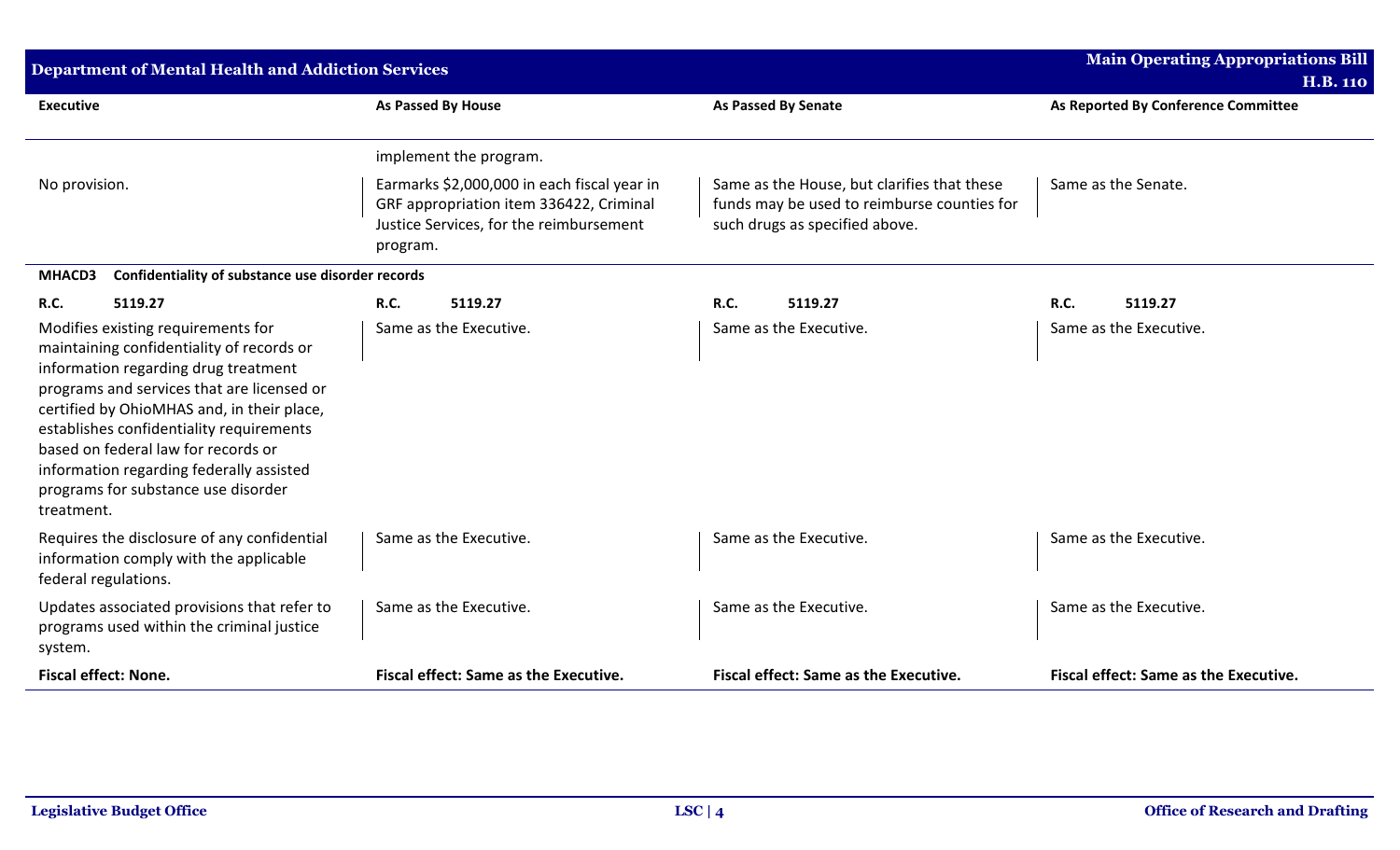| <b>Department of Mental Health and Addiction Services</b>                                                                                                                                                                                                                                                                                                                                                      |                        | <b>Main Operating Appropriations Bill</b><br><b>H.B. 110</b> |                                     |
|----------------------------------------------------------------------------------------------------------------------------------------------------------------------------------------------------------------------------------------------------------------------------------------------------------------------------------------------------------------------------------------------------------------|------------------------|--------------------------------------------------------------|-------------------------------------|
| <b>Executive</b>                                                                                                                                                                                                                                                                                                                                                                                               | As Passed By House     | <b>As Passed By Senate</b>                                   | As Reported By Conference Committee |
| Suspending admissions at hospitals for mentally ill persons<br><b>MHACD2</b>                                                                                                                                                                                                                                                                                                                                   |                        |                                                              |                                     |
| R.C.<br>5119.33                                                                                                                                                                                                                                                                                                                                                                                                | <b>R.C.</b><br>5119.33 | R.C.<br>5119.33                                              | R.C.<br>5119.33                     |
| Authorizes the Director of OhioMHAS to<br>suspend the admission of patients to a<br>hospital for mentally ill persons, without an<br>opportunity for a hearing under the<br>Administrative Procedure Act, if the Director<br>determines that the licensee has<br>demonstrated a pattern of serious<br>noncompliance or that a violation creates a<br>substantial risk to the health and safety of<br>patients. | Same as the Executive. | Same as the Executive.                                       | Same as the Executive.              |
| Specifies a process for appeals when a<br>suspension of admissions is issued without a<br>hearing.                                                                                                                                                                                                                                                                                                             | Same as the Executive. | Same as the Executive.                                       | Same as the Executive.              |
| Authorizes OhioMHAS, in relation to the<br>following proceedings, to take action against<br>a hospital regardless of whether some or all<br>of the deficiencies that prompted the<br>proceedings have been corrected:<br>suspending admissions; denying license<br>applications; refusing to renew a license;<br>and revoking a license.                                                                       | Same as the Executive. | Same as the Executive.                                       | Same as the Executive.              |
| Specifies that OhioMHAS cannot grant an<br>opportunity to submit a plan of correction<br>when it issues an order suspending<br>admissions or when it denies, refuses to<br>renew, or revokes a hospital's license.                                                                                                                                                                                             | Same as the Executive. | Same as the Executive.                                       | Same as the Executive.              |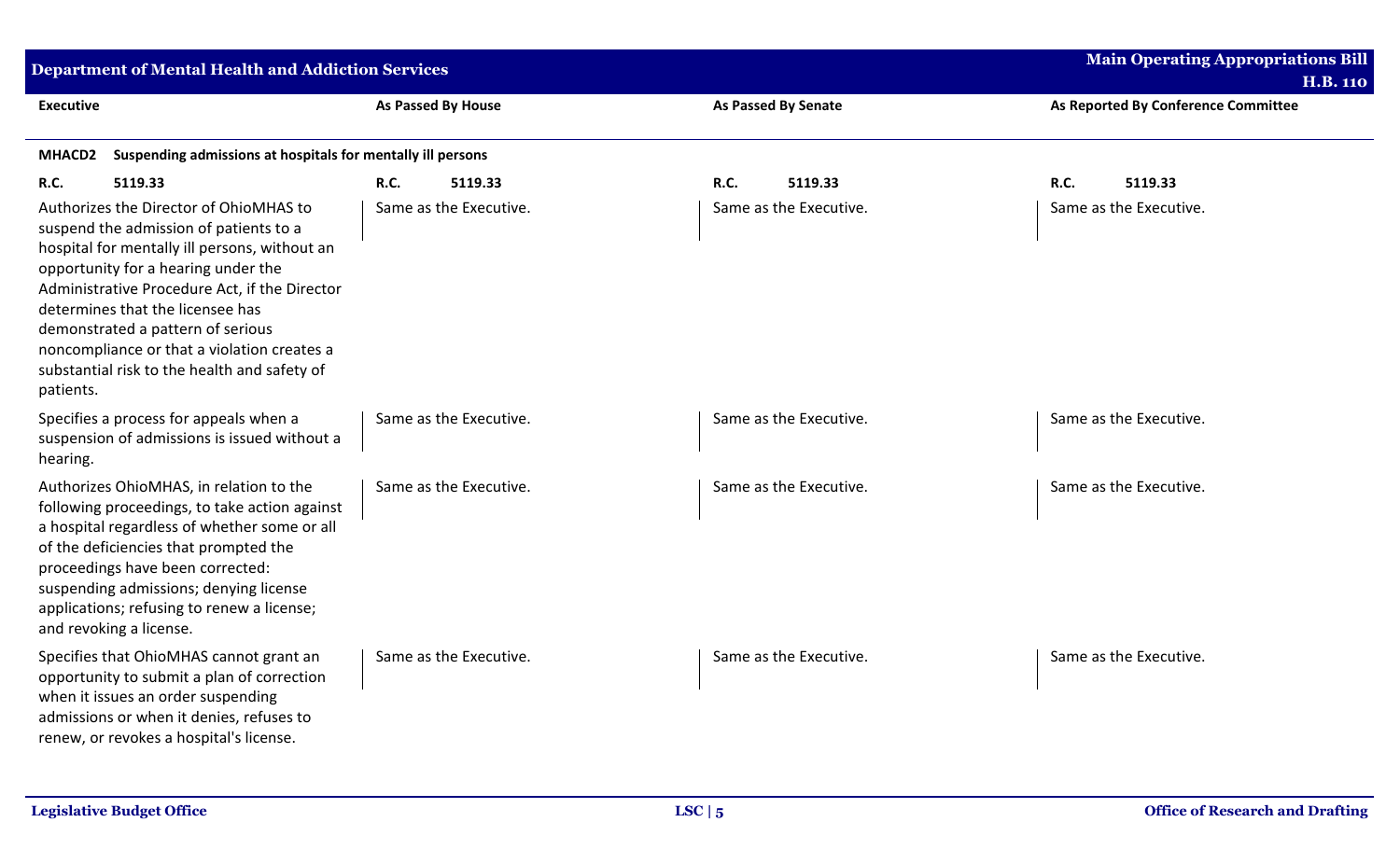| <b>Department of Mental Health and Addiction Services</b>                                                                                                                                                                                                                                                                                                                                      |                                              |                                              | <b>Main Operating Appropriations Bill</b><br><b>H.B. 110</b> |
|------------------------------------------------------------------------------------------------------------------------------------------------------------------------------------------------------------------------------------------------------------------------------------------------------------------------------------------------------------------------------------------------|----------------------------------------------|----------------------------------------------|--------------------------------------------------------------|
| <b>Executive</b>                                                                                                                                                                                                                                                                                                                                                                               | As Passed By House                           | <b>As Passed By Senate</b>                   | As Reported By Conference Committee                          |
| Fiscal effect: Any impact will depend on the<br>number of violations or noncompliance<br>issues, as well as the actions taken.                                                                                                                                                                                                                                                                 | <b>Fiscal effect: Same as the Executive.</b> | <b>Fiscal effect: Same as the Executive.</b> | Fiscal effect: Same as the Executive.                        |
| Suspending admissions at residential facilities<br>MHACD1                                                                                                                                                                                                                                                                                                                                      |                                              |                                              |                                                              |
| 5119.34<br><b>R.C.</b>                                                                                                                                                                                                                                                                                                                                                                         | <b>R.C.</b><br>5119.34                       | <b>R.C.</b><br>5119.34                       | <b>R.C.</b><br>5119.34                                       |
| Authorizes the Director of OhioMHAS to<br>suspend the admission of residents to a<br>residential facility without an opportunity<br>for a hearing under the Administrative<br>Procedure Act if the Director determines<br>that the licensee has demonstrated a<br>pattern of serious noncompliance or that a<br>violation creates a substantial risk to the<br>health and safety of residents. | Same as the Executive.                       | Same as the Executive.                       | Same as the Executive.                                       |
| Specifies a process for appeals when an<br>admissions suspension is issued without a<br>prior hearing.                                                                                                                                                                                                                                                                                         | Same as the Executive.                       | Same as the Executive.                       | Same as the Executive.                                       |
| Authorizes OhioMHAS, in relation to the<br>following proceedings, to take action<br>regardless of whether some or all of the<br>deficiencies that prompted the proceedings<br>have been corrected: suspending<br>admissions; denying license applications;<br>refusing to renew a license; and revoking a<br>license.                                                                          | Same as the Executive.                       | Same as the Executive.                       | Same as the Executive.                                       |
| Specifies that OhioMHAS cannot grant an<br>opportunity to submit a plan of correction<br>when it issues an order suspending<br>admissions or when it denies, refuses to<br>renew, or revokes a residential facility                                                                                                                                                                            | Same as the Executive.                       | Same as the Executive.                       | Same as the Executive.                                       |
| <b>Legislative Budget Office</b>                                                                                                                                                                                                                                                                                                                                                               |                                              | LSC   6                                      | <b>Office of Research and Drafting</b>                       |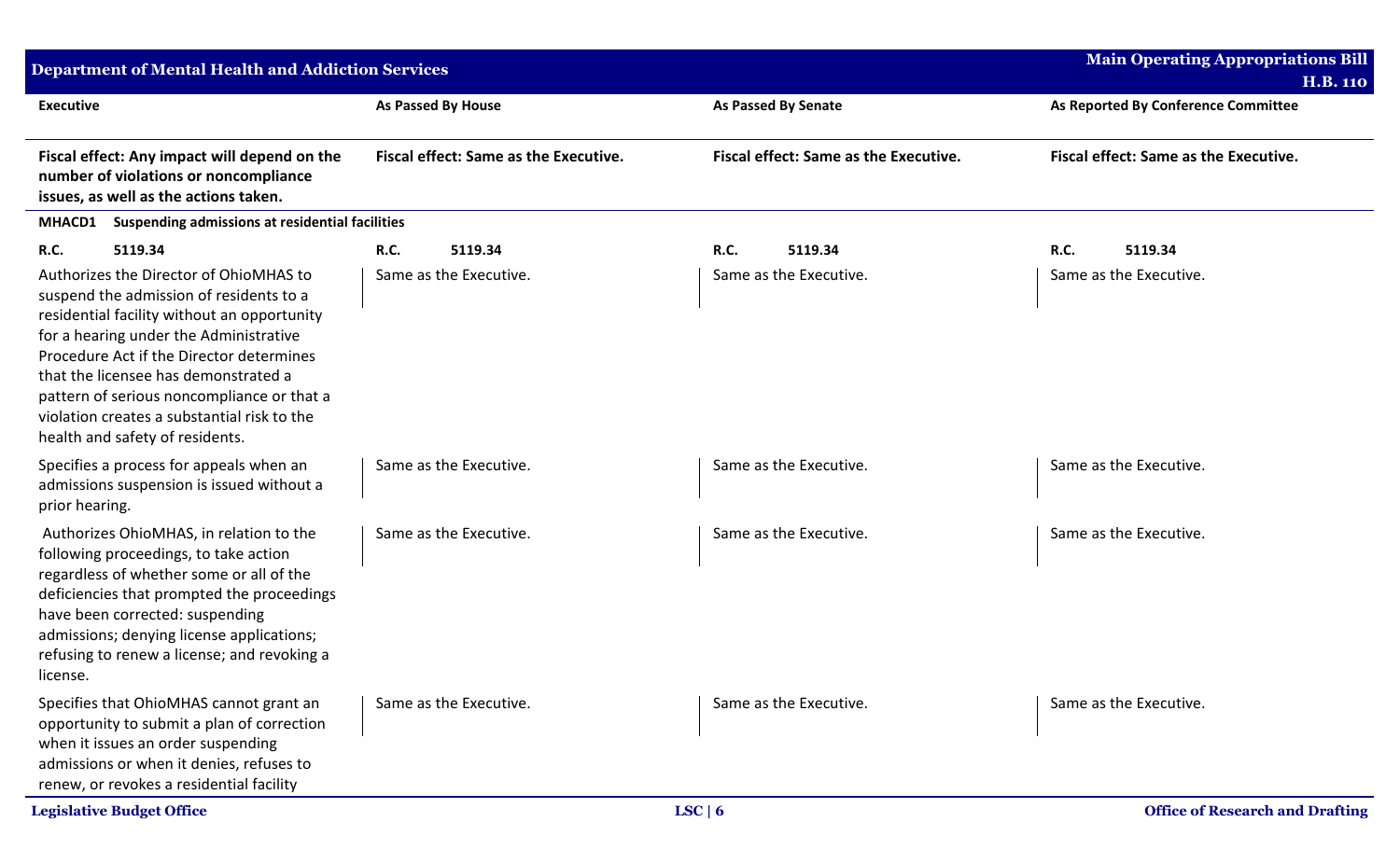| <b>Department of Mental Health and Addiction Services</b>                                                                                                                                                                                                                                                                |                                              |                                       | <b>Main Operating Appropriations Bill</b><br><b>H.B. 110</b> |
|--------------------------------------------------------------------------------------------------------------------------------------------------------------------------------------------------------------------------------------------------------------------------------------------------------------------------|----------------------------------------------|---------------------------------------|--------------------------------------------------------------|
| <b>Executive</b>                                                                                                                                                                                                                                                                                                         | <b>As Passed By House</b>                    | <b>As Passed By Senate</b>            | As Reported By Conference Committee                          |
| license.                                                                                                                                                                                                                                                                                                                 |                                              |                                       |                                                              |
| Fiscal effect: Any impact will depend on the<br>number of violations or noncompliance<br>issues, as well as the actions taken.                                                                                                                                                                                           | <b>Fiscal effect: Same as the Executive.</b> | Fiscal effect: Same as the Executive. | Fiscal effect: Same as the Executive.                        |
| MHACD22 Disciplinary procedures for certifiable services and supports                                                                                                                                                                                                                                                    |                                              |                                       |                                                              |
| <b>R.C.</b><br>5119.36, 5119.99                                                                                                                                                                                                                                                                                          | R.C.<br>5119.36, 5119.99                     | <b>R.C.</b><br>5119.36, 5119.99       | <b>R.C.</b><br>5119.36, 5119.99                              |
| Specifies reasons the Director of OhioMHAS<br>may refuse to certify, refuse to renew<br>certification, and revoke certification<br>services and supports provided by<br>community mental health or addiction<br>services providers.                                                                                      | Same as the Executive.                       | Same as the Executive.                | Same as the Executive.                                       |
| Eliminates requirements that the Director of<br>OhioMHAS (1) identify areas of<br>noncompliance if the Director determines an<br>applicant's certifiable services and supports<br>do not satisfy certification standards and (2)<br>provide applicants with reasonable time to<br>demonstrate compliance with standards. | Same as the Executive.                       | Same as the Executive.                | Same as the Executive.                                       |
| Specifies that proceedings to deny, refuse to<br>renew, or revoke certifications are governed<br>by the Administrative Procedure Act.                                                                                                                                                                                    | Same as the Executive.                       | Same as the Executive.                | Same as the Executive.                                       |
| Provides that OhioMHAS cannot grant an<br>opportunity for submitting a plan of<br>correction when it issues an order<br>suspending admissions or when it denies,<br>refuses to renew, or revokes certification.                                                                                                          | Same as the Executive.                       | Same as the Executive.                | Same as the Executive.                                       |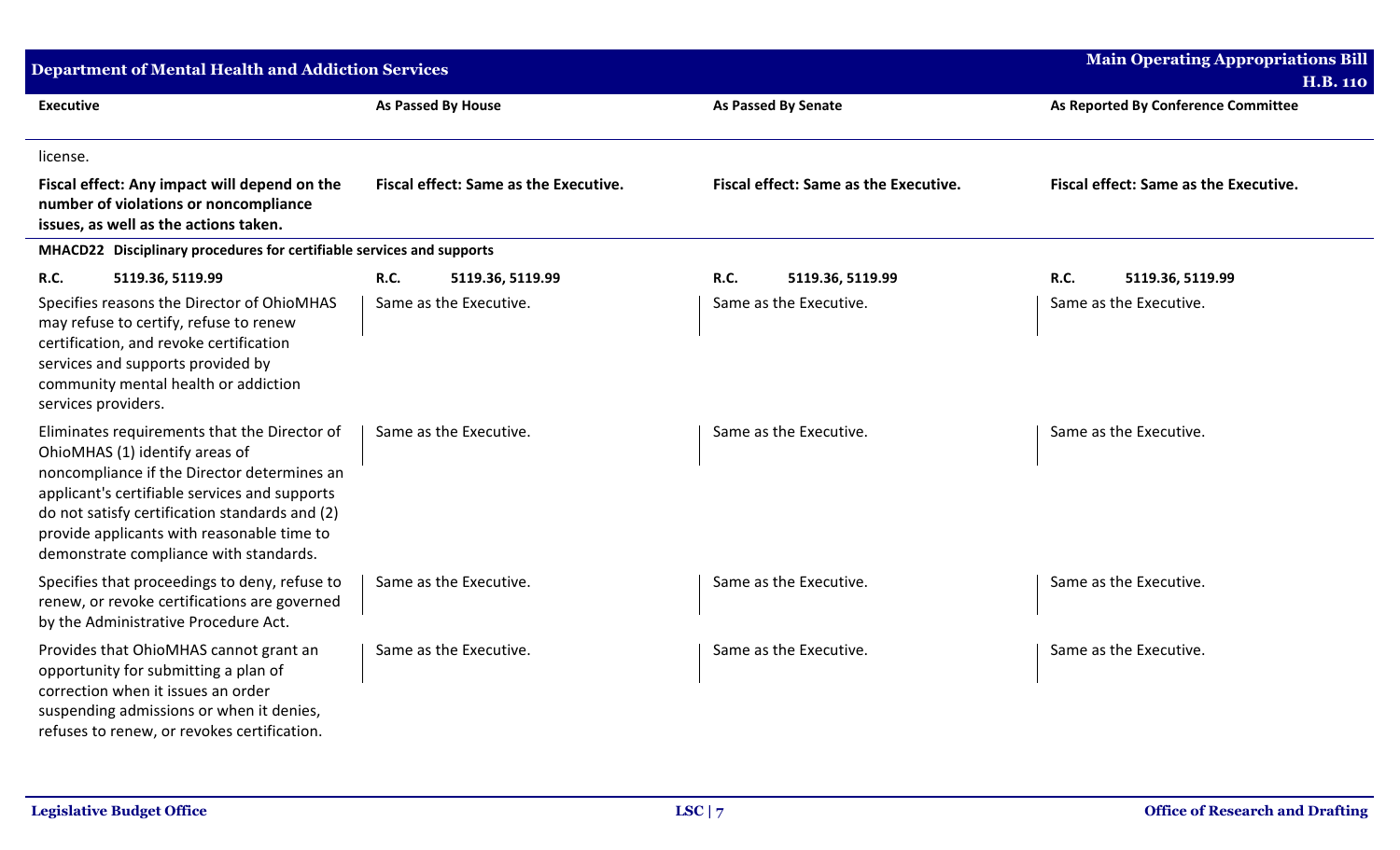| <b>Department of Mental Health and Addiction Services</b>                                                                                                                                                                                                                                                                                                                                                                                               |                                                                                                                                                                                 |                                                                                                                                                                                                                               | <b>Main Operating Appropriations Bill</b><br><b>H.B. 110</b> |
|---------------------------------------------------------------------------------------------------------------------------------------------------------------------------------------------------------------------------------------------------------------------------------------------------------------------------------------------------------------------------------------------------------------------------------------------------------|---------------------------------------------------------------------------------------------------------------------------------------------------------------------------------|-------------------------------------------------------------------------------------------------------------------------------------------------------------------------------------------------------------------------------|--------------------------------------------------------------|
| <b>Executive</b>                                                                                                                                                                                                                                                                                                                                                                                                                                        | <b>As Passed By House</b>                                                                                                                                                       | <b>As Passed By Senate</b>                                                                                                                                                                                                    | As Reported By Conference Committee                          |
| Fiscal effect: Any impact will depend on the<br>number of potential disciplinary<br>procedures.                                                                                                                                                                                                                                                                                                                                                         | <b>Fiscal effect: Same as the Executive.</b>                                                                                                                                    | <b>Fiscal effect: Same as the Executive.</b>                                                                                                                                                                                  | <b>Fiscal effect: Same as the Executive.</b>                 |
| MHACD23 Suspending admissions for community addiction services providers                                                                                                                                                                                                                                                                                                                                                                                |                                                                                                                                                                                 |                                                                                                                                                                                                                               |                                                              |
| <b>R.C.</b><br>5119.36, 5119.99                                                                                                                                                                                                                                                                                                                                                                                                                         | <b>R.C.</b><br>5119.36, 5119.99                                                                                                                                                 | <b>R.C.</b><br>5119.36, 5119.99                                                                                                                                                                                               | <b>R.C.</b><br>5119.36, 5119.99                              |
| Specifies that proceedings to suspend<br>admissions to a community addiction<br>services provider that provides overnight<br>accommodations are governed by the<br>Administrative Procedure Act, but permits<br>admissions to be suspended without an<br>adjudication if the OhioMHAS Director<br>determines there has been a pattern of<br>serious noncompliance or a violation creates<br>a substantial risk to the health and safety of<br>patients. | Same as the Executive.                                                                                                                                                          | Same as the Executive.                                                                                                                                                                                                        | Same as the Executive.                                       |
| Fiscal effect: Any impact depends on the<br>number of such proceedings and the<br>actions taken.                                                                                                                                                                                                                                                                                                                                                        | <b>Fiscal effect: Same as the Executive.</b>                                                                                                                                    | <b>Fiscal effect: Same as the Executive.</b>                                                                                                                                                                                  | Fiscal effect: Same as the Executive.                        |
| MHACD25 Opioid treatment program license expiration and employees                                                                                                                                                                                                                                                                                                                                                                                       |                                                                                                                                                                                 |                                                                                                                                                                                                                               |                                                              |
| No provision.                                                                                                                                                                                                                                                                                                                                                                                                                                           | <b>R.C.</b><br>5119.37, Section 337.200<br>Lengthens the validity of a license to operate<br>an opioid treatment program (OTP) to two<br>years from one year under current law. | <b>R.C.</b><br>5119.37, Section 337.200<br>Same as the House, but permits the<br>OhioMHAS Director to stipulate annual<br>licensure for a provider if the Director has<br>concerns about the provider's compliance<br>record. | R.C.<br>5119.37, Section 337.200<br>Same as the Senate.      |
| No provision.                                                                                                                                                                                                                                                                                                                                                                                                                                           | Requires OhioMHAS to inspect all<br>community addiction services providers<br>licensed to operate OTPs at least biennially                                                      | Same as the House.                                                                                                                                                                                                            | Same as the House.                                           |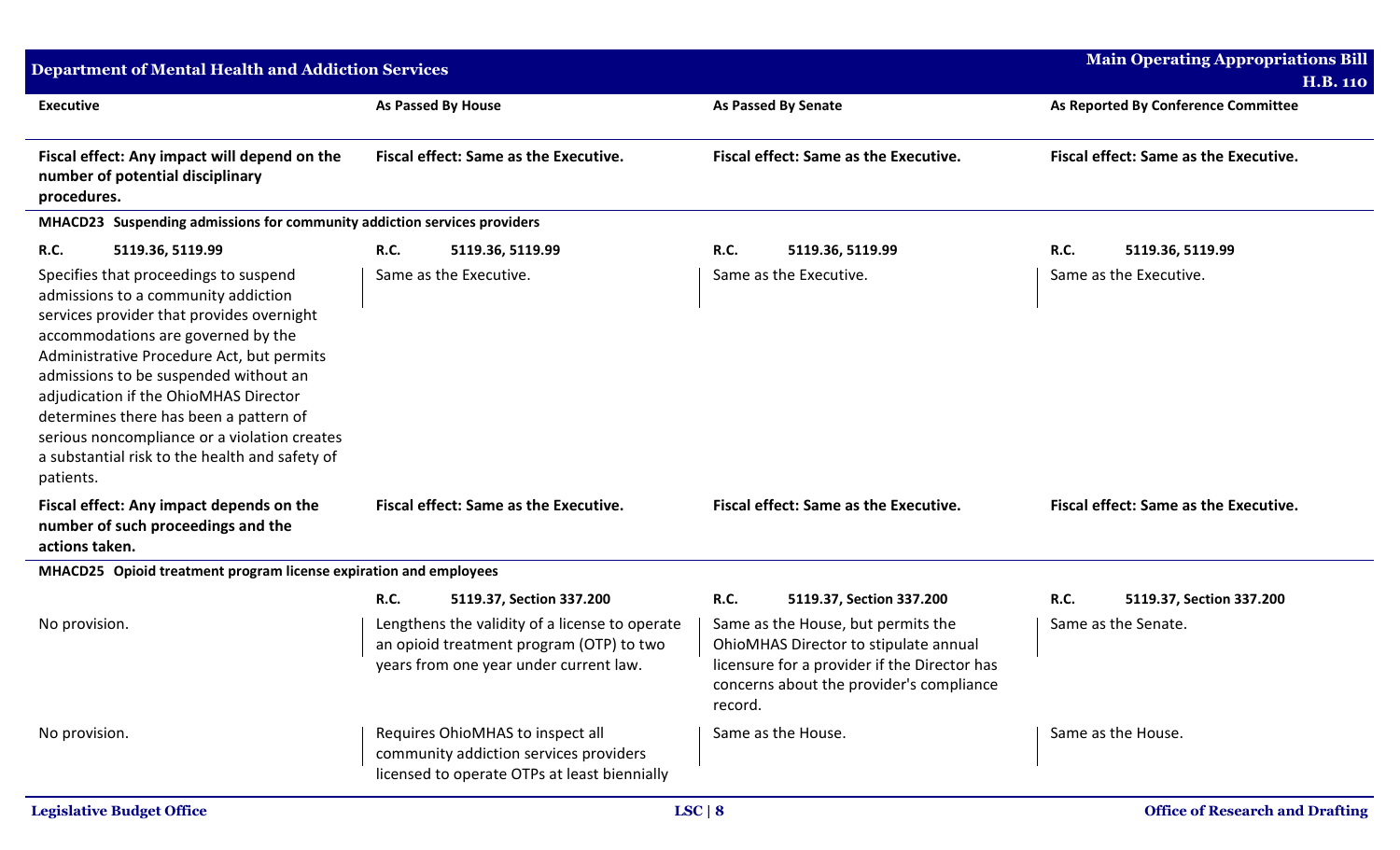| <b>Department of Mental Health and Addiction Services</b> |                                                                                                                                                                                                                                                                                                                                                                            |                                                                                                                                                                                                                                        | <b>Main Operating Appropriations Bill</b><br><b>H.B. 110</b>   |
|-----------------------------------------------------------|----------------------------------------------------------------------------------------------------------------------------------------------------------------------------------------------------------------------------------------------------------------------------------------------------------------------------------------------------------------------------|----------------------------------------------------------------------------------------------------------------------------------------------------------------------------------------------------------------------------------------|----------------------------------------------------------------|
| <b>Executive</b>                                          | As Passed By House                                                                                                                                                                                                                                                                                                                                                         | <b>As Passed By Senate</b>                                                                                                                                                                                                             | As Reported By Conference Committee                            |
|                                                           | instead annually under current law.                                                                                                                                                                                                                                                                                                                                        |                                                                                                                                                                                                                                        |                                                                |
| No provision.                                             | Permits a community addiction services<br>provider to employ an individual who<br>receives medication-assisted treatment if<br>the individual is a certified peer recovery<br>supporter (under current law, a community<br>addiction services provider is prohibited<br>from employing an individual who receives<br>medication-assisted treatment from that<br>provider). | Replaces the House provision with a<br>provision that eliminates the current law<br>prohibition on community addiction services<br>providers employing individuals who receive<br>medication- assisted treatment from the<br>provider. | Same as the Senate.                                            |
|                                                           | Fiscal effect: There might be a decrease in<br>administrative costs if licenses and<br>inspections are done on a biennial basis<br>instead of annually. However, if fees are<br>charged, there could be a corresponding<br>decrease in fee revenue collected as well.                                                                                                      | Fiscal effect: Same as the House.                                                                                                                                                                                                      | Fiscal effect: Same as the House.                              |
| MHACD21 Transcranial Magnetic Stimulation Program         |                                                                                                                                                                                                                                                                                                                                                                            |                                                                                                                                                                                                                                        |                                                                |
| 337.190<br>Section:<br>No provision.                      | 337.190<br>Section:<br>No provision.                                                                                                                                                                                                                                                                                                                                       | R.C.<br>5902.09, Section 337.190<br>Renames the Transcranial Magnetic<br>Stimulation Pilot Program to the<br>Electroencephalogram (EEG) Combined<br><b>Transcranial Magnetic Stimulation Pilot</b><br>Program.                         | <b>R.C.</b><br>5902.09, Section 337.190<br>Same as the Senate. |
| No provision.                                             | No provision.                                                                                                                                                                                                                                                                                                                                                              | Expands the program to be available to first<br>responders and law enforcement officers.<br>Expands the list of disorders and conditions<br>that establish eligibility for treatment under<br>the program.                             | Same as the Senate.                                            |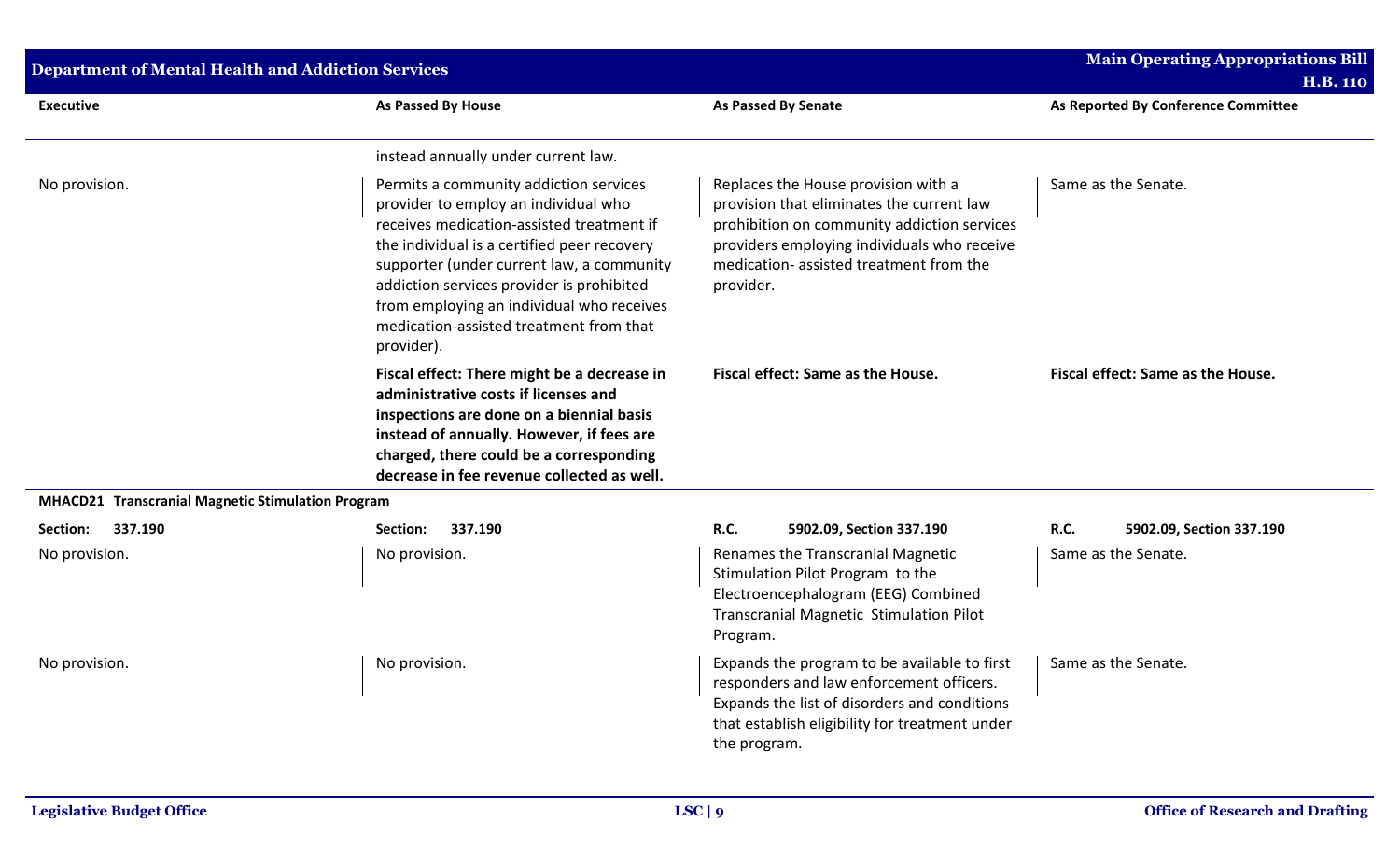| <b>Department of Mental Health and Addiction Services</b>                                                                                                                                                                                                |                        |                                                                                                                                                                                                                                                                                                                                                                        | <b>Main Operating Appropriations Bill</b><br><b>H.B. 110</b> |
|----------------------------------------------------------------------------------------------------------------------------------------------------------------------------------------------------------------------------------------------------------|------------------------|------------------------------------------------------------------------------------------------------------------------------------------------------------------------------------------------------------------------------------------------------------------------------------------------------------------------------------------------------------------------|--------------------------------------------------------------|
| <b>Executive</b>                                                                                                                                                                                                                                         | As Passed By House     | <b>As Passed By Senate</b>                                                                                                                                                                                                                                                                                                                                             | As Reported By Conference Committee                          |
| No provision.                                                                                                                                                                                                                                            | No provision.          | Authorizes the program to have up to ten<br>branch sites, and specifies that a branch site<br>may be a mobile unit or an EEG combined<br>neuromodulation portable unit.                                                                                                                                                                                                | Same as the Senate.                                          |
| No provision.                                                                                                                                                                                                                                            | No provision.          | Specifies that the supplier must create and<br>conduct a clinical trial, and also establish and<br>operate a clinical practice.                                                                                                                                                                                                                                        | Same as the Senate.                                          |
| No provision.                                                                                                                                                                                                                                            | No provision.          | Requires that any individual who receives<br>treatment at the clinical practice be eligible<br>for a minimum of two<br>electroencephalograms during the course of<br>the individual's treatment.                                                                                                                                                                       | Same as the Senate.                                          |
| No provision.                                                                                                                                                                                                                                            | No provision.          | Establishes certain criteria for the program<br>in statute.                                                                                                                                                                                                                                                                                                            | Same as the Senate.                                          |
| No provision.                                                                                                                                                                                                                                            | No provision.          | Requires that clinical protocols and<br>outcomes of the clinical trial, and of any<br>treatment provided by the clinical practice,<br>must be collected and reported quarterly in<br>a report provided by the supplier to the<br>Directors of Veterans Services and Mental<br>Health and Addiction Services, and to the<br>United States Food and Drug Administration. | Same as the Senate.                                          |
| Requires GRF appropriation item 336515,<br>Transcranial Magnetic Stimulation Program,<br>to be used for the Transcranial Magnetic<br>Stimulation Program for veterans with<br>substance use disorders or mental illness as<br>described in R.C. 5902.09. | Same as the Executive. | Replaces the Executive provision with a<br>provision that does the following: (1)<br>changes the funding source from GRF to DPF<br>Fund 5VV0 appropriation item 336645,<br>Transcranial Magnetic Stimulation Program;<br>and (2) requires funds to be used for the<br>program and also to serve up to 300<br>additional veterans and 300 first responders              | Same as the Senate.                                          |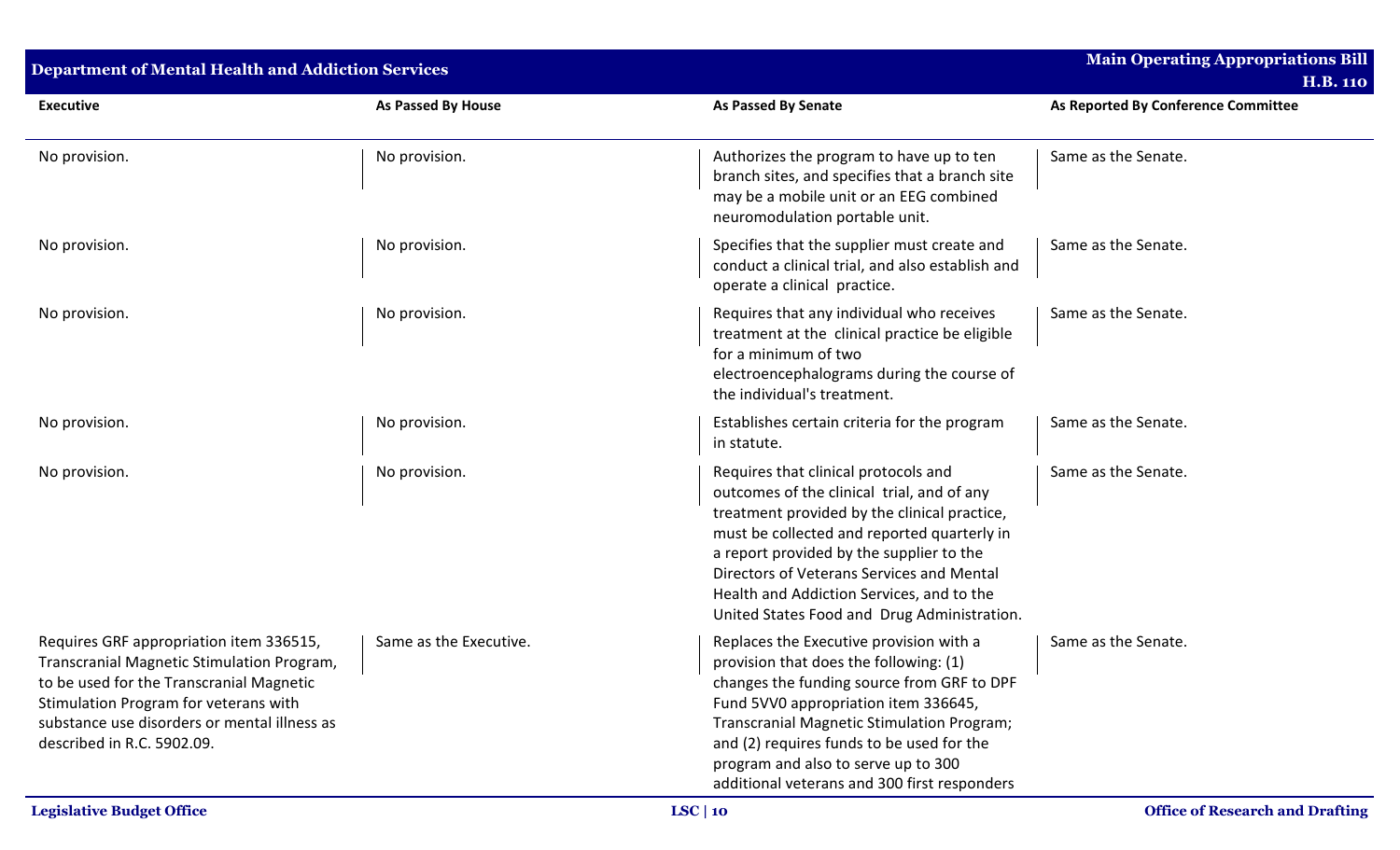| <b>Department of Mental Health and Addiction Services</b>                                                                                                             | <b>Main Operating Appropriations Bill</b><br><b>H.B. 110</b>                                                                                                          |                                                                                                                                                                                                                                                         |                                     |
|-----------------------------------------------------------------------------------------------------------------------------------------------------------------------|-----------------------------------------------------------------------------------------------------------------------------------------------------------------------|---------------------------------------------------------------------------------------------------------------------------------------------------------------------------------------------------------------------------------------------------------|-------------------------------------|
| <b>Executive</b>                                                                                                                                                      | <b>As Passed By House</b>                                                                                                                                             | <b>As Passed By Senate</b>                                                                                                                                                                                                                              | As Reported By Conference Committee |
|                                                                                                                                                                       |                                                                                                                                                                       | and law enforcement officers.                                                                                                                                                                                                                           |                                     |
| Fiscal effect: The bill appropriates \$3.0<br>million in each fiscal year in GRF line item<br>336515.                                                                 | <b>Fiscal effect: Same as the Executive.</b>                                                                                                                          | Fiscal effect: The bill re-establishes an<br>appropriation in DPF Fund 5VV0 line item<br>336645 of \$6.0 million in each fiscal year for<br>the program and expansion (for cash<br>transfers to support the appropriation in<br>Fund 5VV0 see OBMCD52). | Fiscal effect: Same as the Senate.  |
| <b>Prevention and Wellness</b><br>MHACD4                                                                                                                              |                                                                                                                                                                       |                                                                                                                                                                                                                                                         |                                     |
| Section:<br>337.20                                                                                                                                                    | 337.20<br>Section:                                                                                                                                                    | 337.20<br>Section:                                                                                                                                                                                                                                      | Section:<br>337.20                  |
| Makes the following earmarks in GRF<br>appropriation item 336406, prevention and<br>Wellness, in each fiscal year:                                                    | Same as the Executive, but makes the<br>following changes to the earmarks:                                                                                            | Same as the House.                                                                                                                                                                                                                                      | Same as the House.                  |
| (1) Up to $$1,250,000$ to be distributed to<br>ADAMHS boards to purchase the provision<br>of evidence-based prevention services from<br>OhioMHAS-certified providers. | (1) Same as the Executive.                                                                                                                                            | (1) Same as the Executive.                                                                                                                                                                                                                              | (1) Same as the Executive.          |
| $(2)$ Up to \$500,000 to be used to support<br>suicide prevention efforts.                                                                                            | (2) Same as the Executive.                                                                                                                                            | (2) Same as the Executive.                                                                                                                                                                                                                              | (2) Same as the Executive.          |
| $(3)$ Up to \$2,250,000 to be used to increase<br>access to early identification of behavioral<br>health disorders.                                                   | (3) Same as the Executive.                                                                                                                                            | (3) Same as the Executive.                                                                                                                                                                                                                              | (3) Same as the Executive.          |
| (4) No provision.                                                                                                                                                     | (4) \$250,000 to support the use of LifeAct's<br>certified suicide prevention programs in<br>middle schools and high schools.                                         | (4) Same as the House.                                                                                                                                                                                                                                  | (4) Same as the House.              |
| (5) No provision.                                                                                                                                                     | $(5)$ \$120,000 to be allocated to the<br>Northeast Ohio Medical University's<br>statewide campus safety and mental health<br>programs, including suicide prevention. | (5) Same as the House.                                                                                                                                                                                                                                  | (5) Same as the House.              |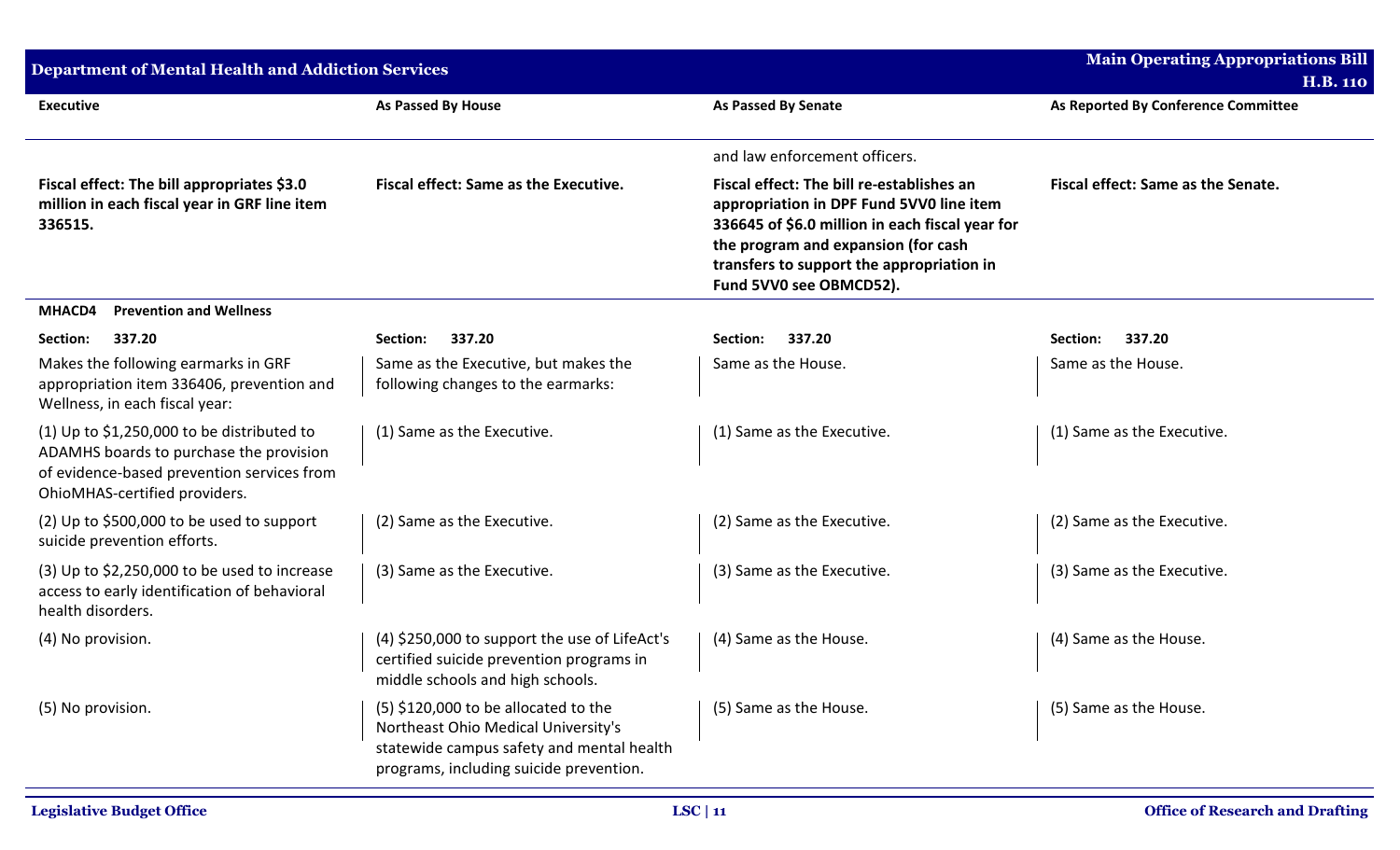| <b>Department of Mental Health and Addiction Services</b>                                                                                                                                                                                                                                                                                           |                                                                                                                                                                        |                                                  | <b>Main Operating Appropriations Bill</b><br><b>H.B. 110</b> |
|-----------------------------------------------------------------------------------------------------------------------------------------------------------------------------------------------------------------------------------------------------------------------------------------------------------------------------------------------------|------------------------------------------------------------------------------------------------------------------------------------------------------------------------|--------------------------------------------------|--------------------------------------------------------------|
| <b>Executive</b>                                                                                                                                                                                                                                                                                                                                    | <b>As Passed By House</b>                                                                                                                                              | <b>As Passed By Senate</b>                       | As Reported By Conference Committee                          |
| <b>Mental Health Facilities Lease Rental Bond Payments</b><br><b>MHACD5</b>                                                                                                                                                                                                                                                                         |                                                                                                                                                                        |                                                  |                                                              |
| Section:<br>337.30                                                                                                                                                                                                                                                                                                                                  | 337.30<br>Section:                                                                                                                                                     | 337.30<br>Section:                               | 337.30<br>Section:                                           |
| Requires GRF line item 336415, Mental<br>Health Facilities Lease Rental Bond<br>Payments, to be used to meet all payments<br>during the period from July 1, 2021, through<br>June 30, 2023, by OhioMHAS under leases<br>and agreements made under R.C. 154.20.                                                                                      | Same as the Executive.                                                                                                                                                 | Same as the Executive.                           | Same as the Executive.                                       |
| <b>Continuum of Care Services</b><br><b>MHACD6</b>                                                                                                                                                                                                                                                                                                  |                                                                                                                                                                        |                                                  |                                                              |
| Section:<br>337.40                                                                                                                                                                                                                                                                                                                                  | 337.40<br>Section:                                                                                                                                                     | 337.40<br>Section:                               | 337.40<br>Section:                                           |
| Specifies the following regarding GRF<br>appropriation item 336421, Continuum of<br>Care Services:                                                                                                                                                                                                                                                  | Same as the Executive, but makes the<br>following changes (for the earmark in this<br>line item for the pilot program relating to<br>lockable containers see MHACD30): | Same as the House, with the following<br>change: | Same as the Senate, with the following<br>changes:           |
| (1) Requires a portion be allocated to<br>ADAMHS boards in accordance with a<br>distribution methodology determined by the<br>Director of OhioMHAS for the boards to<br>purchase mental health and addiction<br>services permitted under Chapter 340. of<br>the Revised Code. Permits boards to use a<br>portion of the funds allocated to provide: | (1) Same as the Executive.                                                                                                                                             | (1) Same as the Executive.                       | (1) Same as the Executive.                                   |
| (a) Subsidized support for psychotropic<br>medication needs of indigent citizens in the<br>community to reduce unnecessary<br>hospitalization due to lack of medication;<br>and                                                                                                                                                                     | (a) Same as the Executive.                                                                                                                                             | (a) Same as the Executive.                       | (a) Same as the Executive.                                   |
| (b) Subsidized support for medication-<br>assisted treatment costs.                                                                                                                                                                                                                                                                                 | (b) Same as the Executive.                                                                                                                                             | (b) Same as the Executive.                       | (b) Same as the Executive.                                   |
| <b>Legislative Budget Office</b>                                                                                                                                                                                                                                                                                                                    |                                                                                                                                                                        | LSC   12                                         | <b>Office of Research and Drafting</b>                       |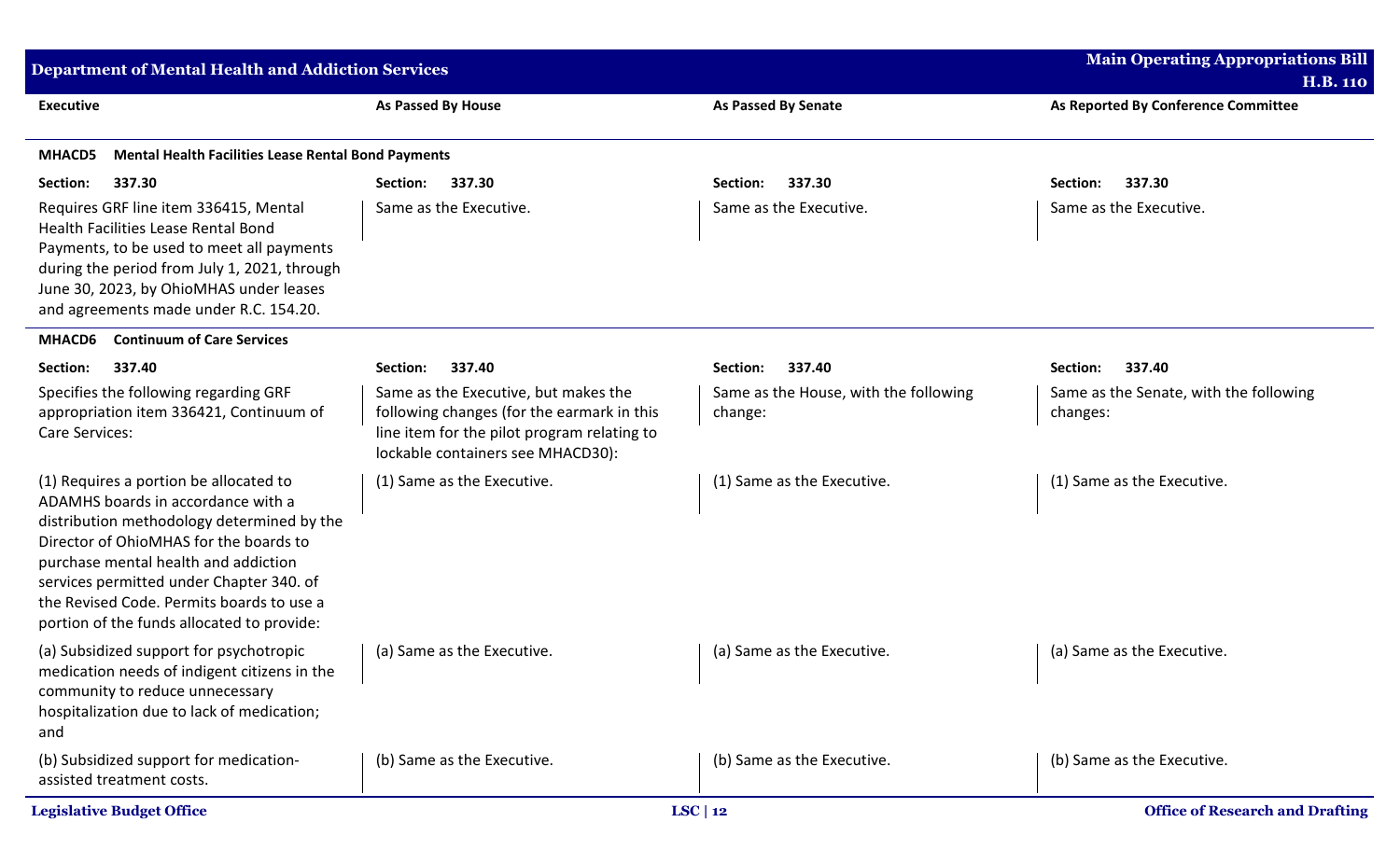| <b>Department of Mental Health and Addiction Services</b>                                                                                                                                                                                                                                                                                                                                                                                                                                                                                                                                                                                                                                                                                                 |                            |                            | <b>Main Operating Appropriations Bill</b><br><b>H.B. 110</b> |
|-----------------------------------------------------------------------------------------------------------------------------------------------------------------------------------------------------------------------------------------------------------------------------------------------------------------------------------------------------------------------------------------------------------------------------------------------------------------------------------------------------------------------------------------------------------------------------------------------------------------------------------------------------------------------------------------------------------------------------------------------------------|----------------------------|----------------------------|--------------------------------------------------------------|
| <b>Executive</b>                                                                                                                                                                                                                                                                                                                                                                                                                                                                                                                                                                                                                                                                                                                                          | <b>As Passed By House</b>  | <b>As Passed By Senate</b> | As Reported By Conference Committee                          |
| (2) Permits a portion to be distributed to<br>ADAMHS boards, community addiction<br>and/or mental health services providers,<br>courts, or other governmental entities to<br>provide specific grants in support of<br>initiatives concerning mental health and<br>addiction services.                                                                                                                                                                                                                                                                                                                                                                                                                                                                     | (2) Same as the Executive. | (2) Same as the Executive. | (2) Same as the Executive.                                   |
| (3) Earmarks \$1,500,000 in each fiscal year<br>be allocated to ADAMHS boards to establish<br>and administer six mental health crisis<br>stabilization centers, or with approval from<br>the Director of OhioMHAS, the funds may be<br>used in conjunction with funds from DPF<br>Fund 5TZ0 appropriation item 336600 to<br>establish and administer crisis stabilization<br>centers that meet certain specifications (see<br>MHACD15). Requires one center be located<br>in each state psychiatric hospital region.<br>Requires that each center established or<br>administered comply with certain<br>requirements. Requires ADAMHS boards to<br>submit a plan to OhioMHAS for approval<br>regarding the establishment of any<br>stabilization centers. | (3) Same as the Executive. | (3) Same as the Executive. | (3) Same as the Executive.                                   |
| (4) Earmarks up to \$5,500,000 in each fiscal<br>year to be used to develop a strategic<br>approach to strengthening cross-systems<br>collaboration efforts to serve adults with<br>serious mental illness who are involved in<br>multiple behavioral health, health, human<br>services, and criminal justice systems.                                                                                                                                                                                                                                                                                                                                                                                                                                    | (4) Same as the Executive. | (4) Same as the Executive. | (4) Same as the Executive.                                   |
| <b>Legislative Budget Office</b>                                                                                                                                                                                                                                                                                                                                                                                                                                                                                                                                                                                                                                                                                                                          |                            | LSC   $13$                 | <b>Office of Research and Drafting</b>                       |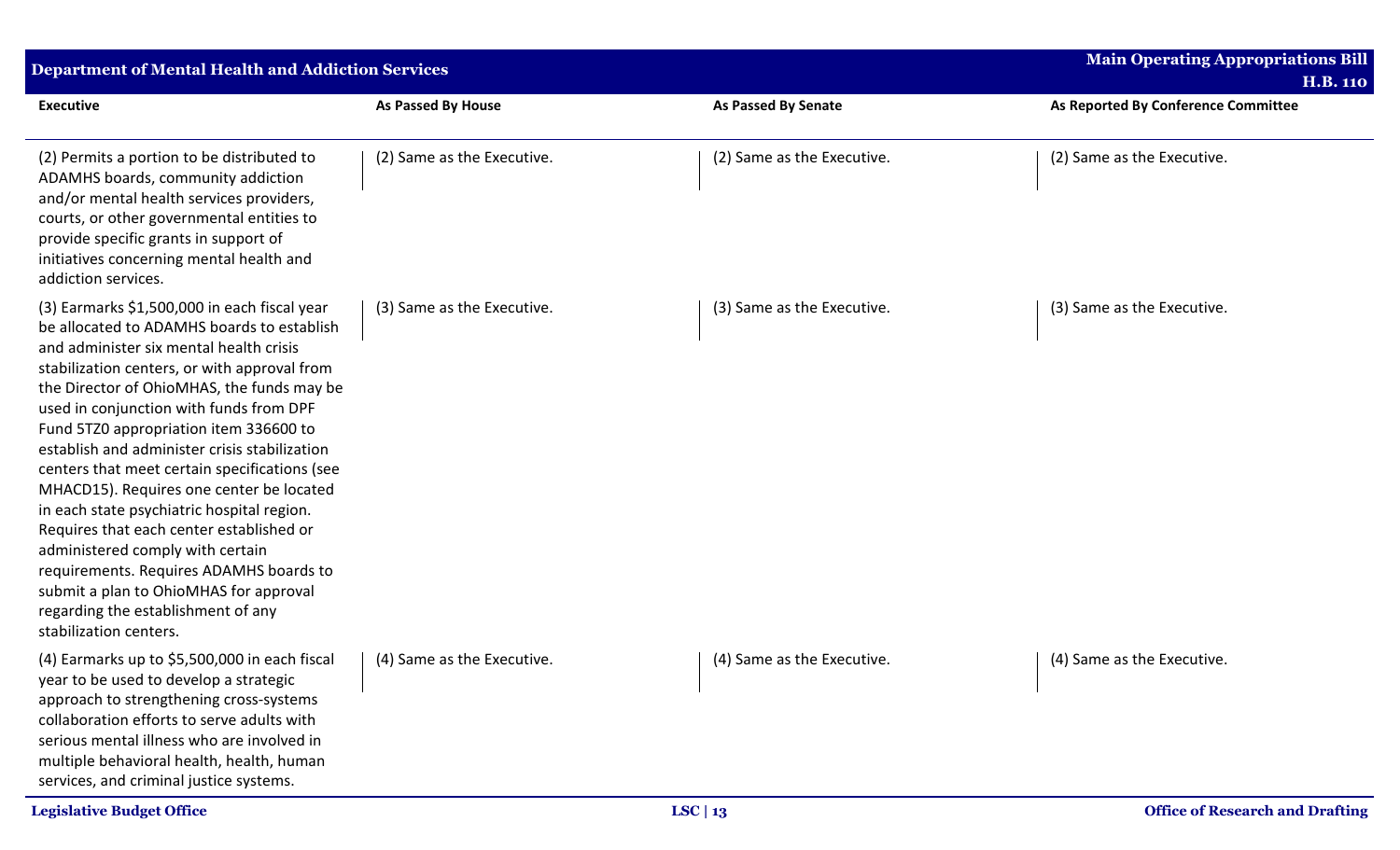| Department of Mental Health and Addiction Services                                                                                                                                                                        |                                                                                                                                                                                                                                                                                                                                                                                                       |                                                                                                          | <b>Main Operating Appropriations Bill</b><br><b>H.B. 110</b>                           |
|---------------------------------------------------------------------------------------------------------------------------------------------------------------------------------------------------------------------------|-------------------------------------------------------------------------------------------------------------------------------------------------------------------------------------------------------------------------------------------------------------------------------------------------------------------------------------------------------------------------------------------------------|----------------------------------------------------------------------------------------------------------|----------------------------------------------------------------------------------------|
| <b>Executive</b>                                                                                                                                                                                                          | <b>As Passed By House</b>                                                                                                                                                                                                                                                                                                                                                                             | <b>As Passed By Senate</b>                                                                               | As Reported By Conference Committee                                                    |
| (5) Earmarks up to \$2,500,000 in each fiscal<br>year to be used to develop, evaluate, and<br>expand crisis services infrastructure to<br>provide support for adults, children, and<br>families in a variety of settings. | (5) Same as the Executive.                                                                                                                                                                                                                                                                                                                                                                            | (5) Same as the Executive.                                                                               | (5) Same as the Executive.                                                             |
| (6) Earmarks up to \$475,000 in each fiscal<br>year to be used to support the operation of<br>a statewide, twenty-four-hour, seven-days-a-<br>week, behavioral health support line.                                       | (6) Same as the Executive.                                                                                                                                                                                                                                                                                                                                                                            | (6) Same as the Executive.                                                                               | (6) Same as the Executive.                                                             |
| (7) No provision.                                                                                                                                                                                                         | (7) Earmarks \$400,000 in each fiscal year for<br>the Bellefaire Jewish Children's Bureau to be<br>used for unanticipated operating<br>expenditures resulting from the COVID-19<br>pandemic that are not reimbursed by any<br>other sources of state or federal funding.<br>Specifies that expenditures may include, but<br>are not limited to, personnel costs of health<br>care and social workers. | (7) Same as the House, but increases the<br>amount of the earmark to \$1,400,000 in<br>each fiscal year. | (7) Same as the Senate, but reduces the<br>earmark to \$1,000,000 in each fiscal year. |
| (8) No provision.                                                                                                                                                                                                         | (8) Earmarks \$325,000 in each fiscal year for<br>OhioGuidestone for the Adverse Childhood<br>Experiences Pilot Project.                                                                                                                                                                                                                                                                              | (8) Same as the House.                                                                                   | (8) Same as the House.                                                                 |
| (9) No provision.                                                                                                                                                                                                         | (9) Earmarks \$519,514 in each fiscal year for<br>the Near West Side Multi-Service<br>Corporation dba May Dugan Center.                                                                                                                                                                                                                                                                               | (9) Same as the House.                                                                                   | (9) Same as the House.                                                                 |
| (10) No provision.                                                                                                                                                                                                        | (10) Earmarks \$225,000 in each fiscal year<br>for LifeTown Columbus to provide additional<br>support for facility renovations and<br>operations, including professional<br>development, curriculum development,<br>educational materials, equipment,                                                                                                                                                 | (10) Same as the House.                                                                                  | (10) Same as the House.                                                                |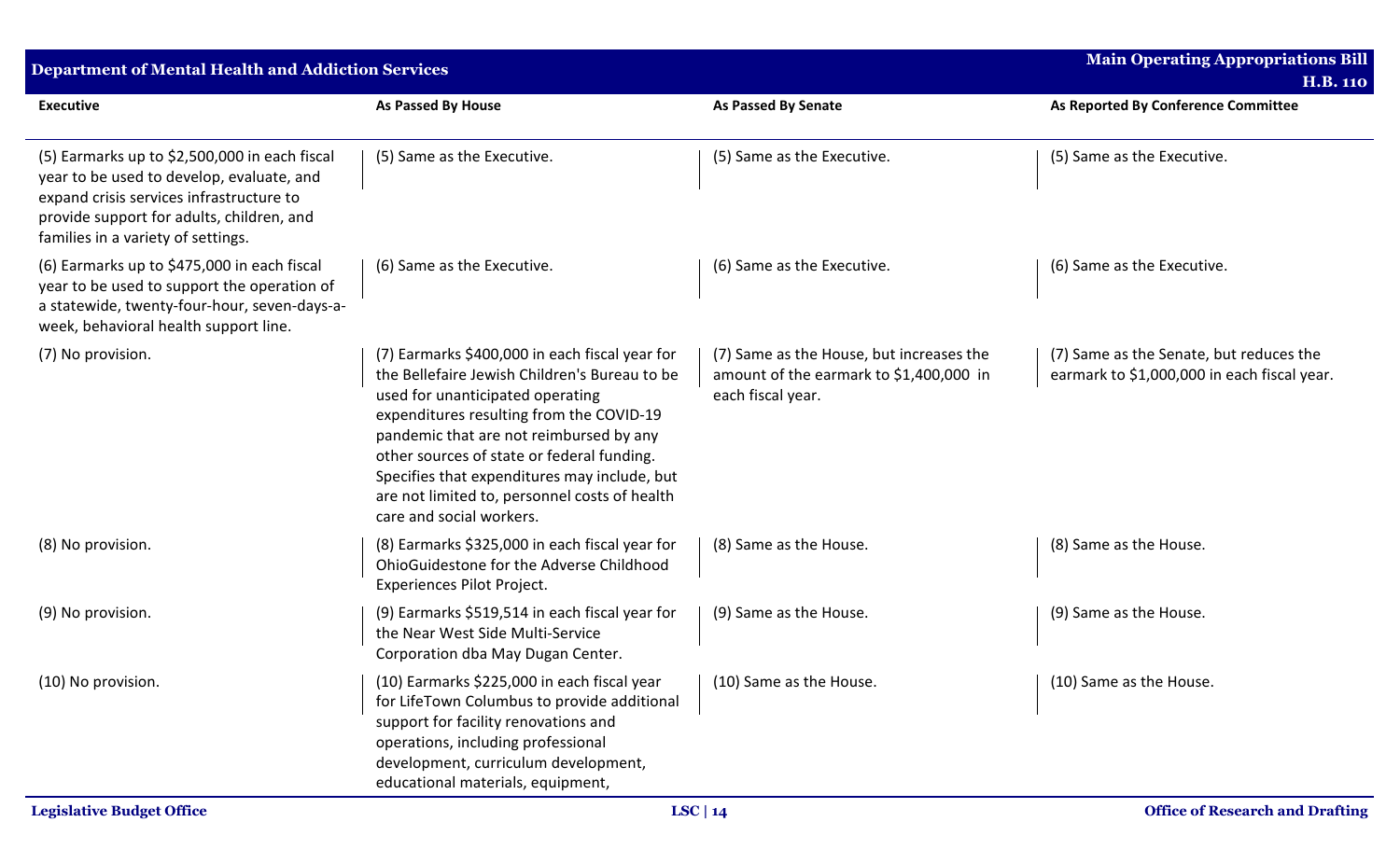| <b>Department of Mental Health and Addiction Services</b> |                                                                                                                                                                                                                                                              |                                                                                                                                                                                                                                                                                                                                                                                  | <b>Main Operating Appropriations Bill</b><br><b>H.B. 110</b> |
|-----------------------------------------------------------|--------------------------------------------------------------------------------------------------------------------------------------------------------------------------------------------------------------------------------------------------------------|----------------------------------------------------------------------------------------------------------------------------------------------------------------------------------------------------------------------------------------------------------------------------------------------------------------------------------------------------------------------------------|--------------------------------------------------------------|
| <b>Executive</b>                                          | As Passed By House                                                                                                                                                                                                                                           | <b>As Passed By Senate</b>                                                                                                                                                                                                                                                                                                                                                       | As Reported By Conference Committee                          |
|                                                           | marketing, and recruitment.                                                                                                                                                                                                                                  |                                                                                                                                                                                                                                                                                                                                                                                  |                                                              |
| (11) No provision.                                        | (11) Earmarks \$100,000 in each fiscal year<br>for the Refuge, Inc. for facility improvements.                                                                                                                                                               | (11) Same as the House.                                                                                                                                                                                                                                                                                                                                                          | (11) Same as the House.                                      |
| (12) No provision.                                        | (12) Earmarks \$100,000 in FY 2022 for<br>Applewood Centers, Inc. for information<br>technology operations related to telehealth<br>and electronic health records.                                                                                           | (12) Same as the House.                                                                                                                                                                                                                                                                                                                                                          | (12) Same as the House.                                      |
| (13) No provision.                                        | (13) Earmarks \$2,000,000 in each fiscal year<br>to support new or expand existing<br>confidential treatment and monitoring<br>programs offered by occupational licensing<br>boards for healthcare workers with mental<br>health or substance use disorders. | (13) Same as the House.                                                                                                                                                                                                                                                                                                                                                          | (13) Same as the House.                                      |
| (14) No provision.                                        | (14) No provision.                                                                                                                                                                                                                                           | (14) Earmarks \$591,750 in FY 2022 for the<br>Ashland Center for Addictions Project.                                                                                                                                                                                                                                                                                             | (14) Same as the Senate.                                     |
| (15) No provision.                                        | (15) No provision.                                                                                                                                                                                                                                           | (15) Earmarks \$100,000 in each fiscal year to<br>provide loan repayment and forgiveness,<br>scholarships and other forms of tuition<br>assistance for pediatric behavioral health<br>providers practicing in pediatric inpatient<br>and outpatient settings, including Ohio's<br>children's hospitals, and other community<br>behavioral health care settings (see<br>MHACD34). | (15) No provision.                                           |
| (16) No provision.                                        | (16) No provision.                                                                                                                                                                                                                                           | (16) Earmarks \$100,000 in each fiscal year<br>to fund fellowships for the pediatric<br>behavioral health workforce program (see<br>MHACD 34).                                                                                                                                                                                                                                   | (16) No provision.                                           |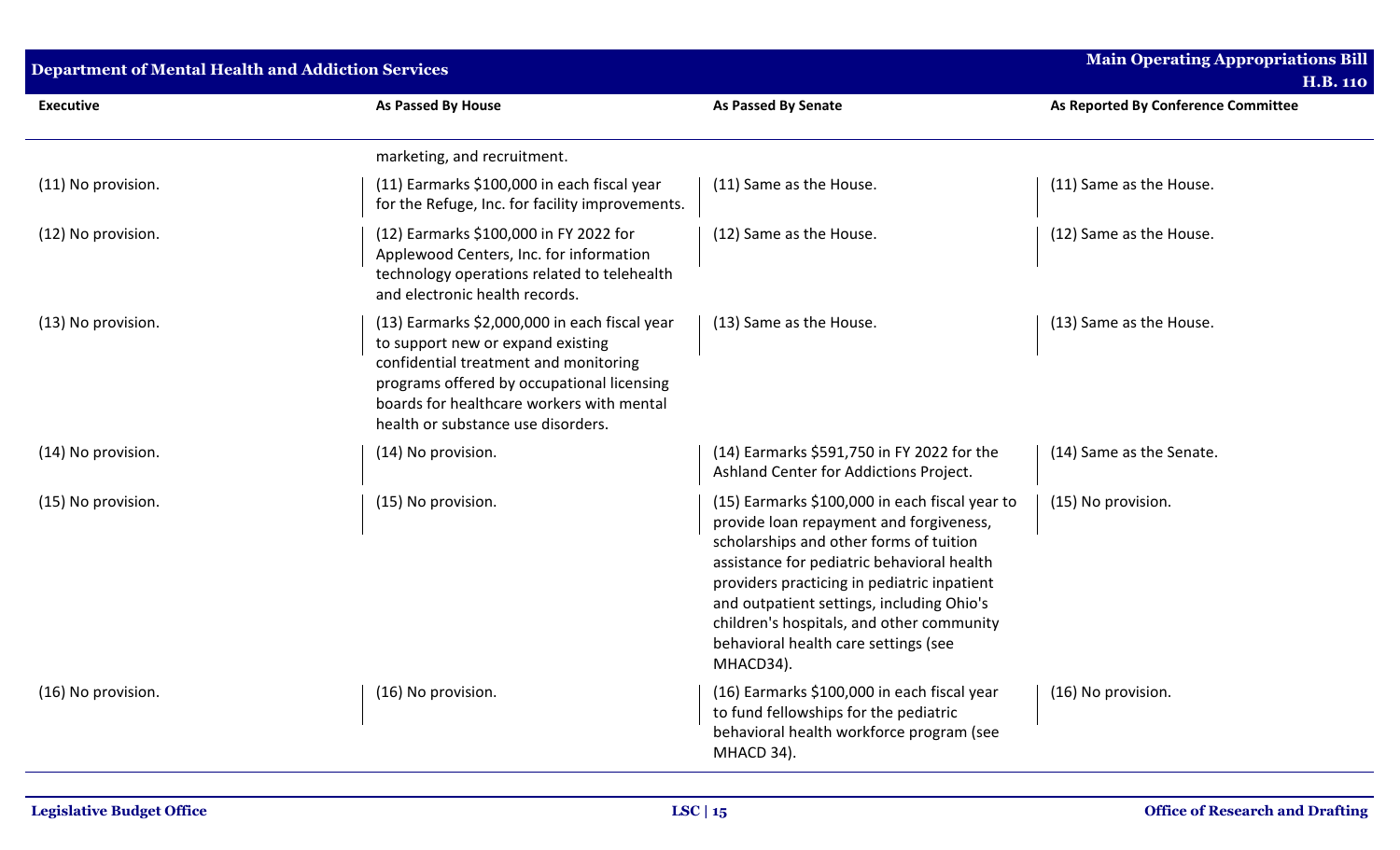| <b>Department of Mental Health and Addiction Services</b>                                                                                                                                                                                                                                                                                                                                                                                                                                                                                                        |                                                                                                                    |                            | <b>Main Operating Appropriations Bill</b><br><b>H.B. 110</b> |
|------------------------------------------------------------------------------------------------------------------------------------------------------------------------------------------------------------------------------------------------------------------------------------------------------------------------------------------------------------------------------------------------------------------------------------------------------------------------------------------------------------------------------------------------------------------|--------------------------------------------------------------------------------------------------------------------|----------------------------|--------------------------------------------------------------|
| <b>Executive</b>                                                                                                                                                                                                                                                                                                                                                                                                                                                                                                                                                 | As Passed By House                                                                                                 | <b>As Passed By Senate</b> | As Reported By Conference Committee                          |
| MHACD7<br><b>Criminal Justice Services</b>                                                                                                                                                                                                                                                                                                                                                                                                                                                                                                                       |                                                                                                                    |                            |                                                              |
| Section:<br>337.50                                                                                                                                                                                                                                                                                                                                                                                                                                                                                                                                               | 337.50<br>Section:                                                                                                 | 337.50<br>Section:         | 337.50<br>Section:                                           |
| Requires GRF appropriation item 336422,<br>Criminal Justice Services, be used to provide<br>forensic evaluations to courts of common<br>pleas and to conduct evaluation of patients<br>of forensic status in facilities operated or<br>designated by OhioMHAS prior to<br>conditional release to the community.<br>Permits a portion of item 336422 to be<br>allocated through ADAMHS boards to<br>community addiction and/or mental health<br>services providers in accordance with a<br>distribution methodology as determined by<br>the Director of OhioMHAS. | Same as the Executive.                                                                                             | Same as the Executive.     | Same as the Executive.                                       |
| Earmarks up to \$3,000,000 in each fiscal<br>year in GRF appropriation item 336422,<br>Criminal Justice Services, to be allocated to<br>the Psychotropic Drug Reimbursement<br>Program established in R.C. 5119.19.<br>Requires the Director of OhioMHAS, on July<br>1, 2022 or as soon as possible thereafter, to<br>certify to the Director of OBM, the<br>unexpended, unencumbered balance of the<br>earmark at the end of FY 2022.<br>Reappropriates the amount for FY 2023 for<br>the same purpose.                                                         | Same as the Executive, but specifies that<br>funds from the earmark can only be<br>allocated to existing programs. | Same as the Executive.     | Same as the House.                                           |
| Permits GRF appropriation item 336422 to<br>also be used to do any of the following:<br>provide forensic monitoring and tracking of                                                                                                                                                                                                                                                                                                                                                                                                                              | Same as the Executive.                                                                                             | Same as the Executive.     | Same as the Executive.                                       |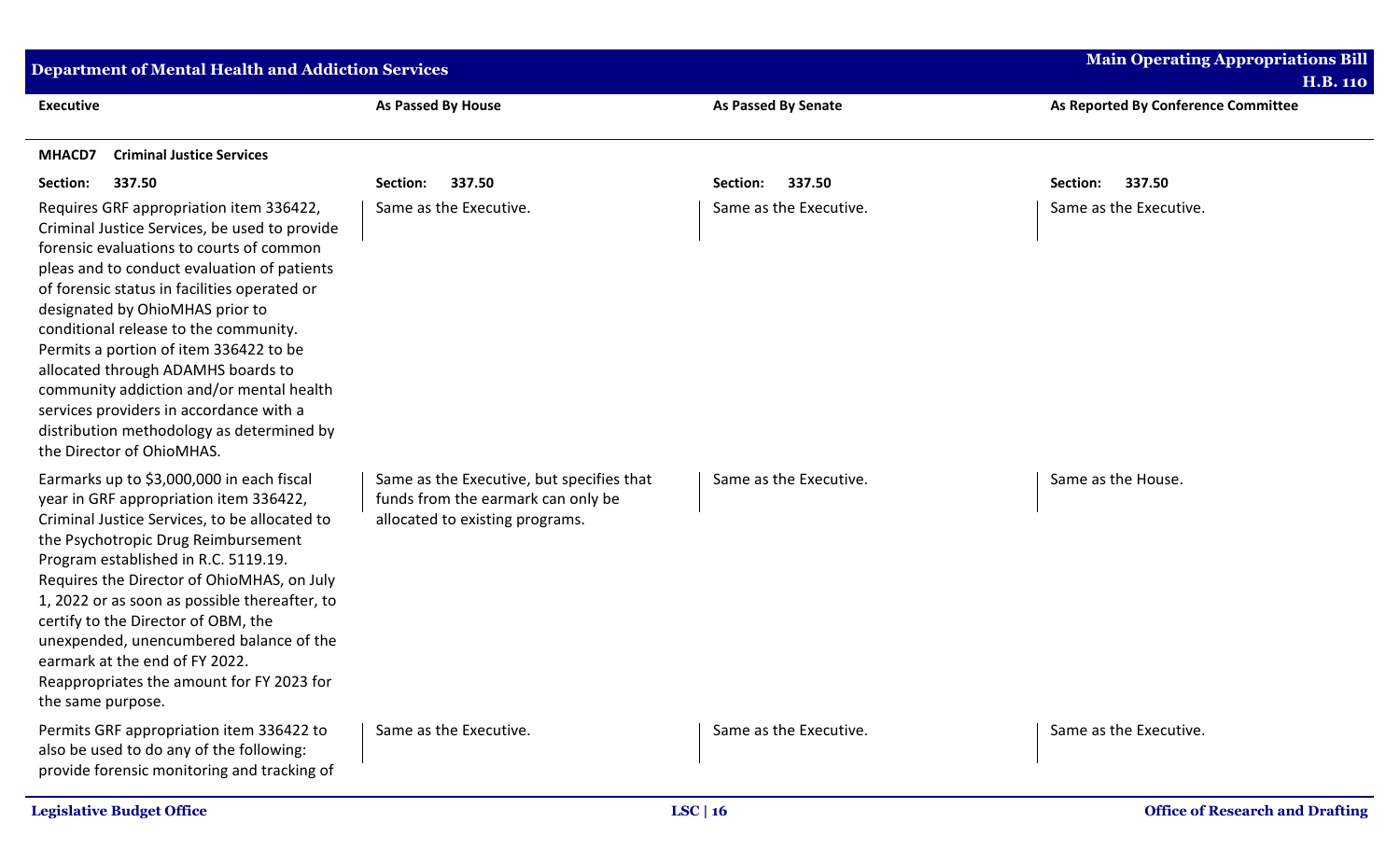| <b>Department of Mental Health and Addiction Services</b>                                                                                                                                                                                                                                                                                                                                                                                                                                                                                                                                               |                                                                                                                                                                             |                                                                                                                                                                                                                                                                                                             | <b>Main Operating Appropriations Bill</b><br><b>H.B. 110</b> |
|---------------------------------------------------------------------------------------------------------------------------------------------------------------------------------------------------------------------------------------------------------------------------------------------------------------------------------------------------------------------------------------------------------------------------------------------------------------------------------------------------------------------------------------------------------------------------------------------------------|-----------------------------------------------------------------------------------------------------------------------------------------------------------------------------|-------------------------------------------------------------------------------------------------------------------------------------------------------------------------------------------------------------------------------------------------------------------------------------------------------------|--------------------------------------------------------------|
| <b>Executive</b>                                                                                                                                                                                                                                                                                                                                                                                                                                                                                                                                                                                        | <b>As Passed By House</b>                                                                                                                                                   | <b>As Passed By Senate</b>                                                                                                                                                                                                                                                                                  | As Reported By Conference Committee                          |
| individuals on conditional release; provide<br>forensic training; support projects to identify<br>and develop alternative services to<br>incarceration for nonviolent mentally ill<br>offenders; provide specialized re-entry<br>services to offenders leaving prisons and<br>jails; provide specific grants; support<br>therapeutic communities; support specialty<br>dockets and expand or create new certified<br>court programs; and establish and<br>administer outpatient competency<br>restoration services.<br>Substance use disorder treatment in Specialized Docket Programs<br><b>MHACD8</b> |                                                                                                                                                                             |                                                                                                                                                                                                                                                                                                             |                                                              |
| Section:<br>337.60                                                                                                                                                                                                                                                                                                                                                                                                                                                                                                                                                                                      | 337.60<br>Section:                                                                                                                                                          | 337.60<br>Section:                                                                                                                                                                                                                                                                                          | 337.60<br>Section:                                           |
| Requires OhioMHAS to conduct a program<br>to provide substance use disorder<br>treatment, which may include medication-<br>assisted treatment (MAT) and recovery<br>supports, to persons who are eligible to<br>participate in a MAT drug court program,<br>and are selected under this section to be<br>participants in a MAT drug court program<br>because of a substance use disorder.                                                                                                                                                                                                               | Same as the Executive, but adds that the<br>program may also include services for<br>withdrawal management or detoxification<br>and drugs used in providing those services. | Same as the House, but specifies that the<br>provision expanding the program to cover<br>drugs for withdrawal management or<br>detoxification includes coverage of not only<br>drugs with federal approval for use in<br>treating those conditions, but also drugs in<br>standard use for those conditions. | Same as the Senate.                                          |
| Requires OhioMHAS to conduct its program<br>in collaboration with any counties in Ohio<br>that are conducting MAT drug court<br>programs.                                                                                                                                                                                                                                                                                                                                                                                                                                                               | Same as the Executive.                                                                                                                                                      | Same as the Executive.                                                                                                                                                                                                                                                                                      | Same as the Executive.                                       |
| Allows OhioMHAS to conduct its program in<br>collaboration with any other court<br>conducting a MAT drug court program.                                                                                                                                                                                                                                                                                                                                                                                                                                                                                 | Same as the Executive.                                                                                                                                                      | Same as the Executive.                                                                                                                                                                                                                                                                                      | Same as the Executive.                                       |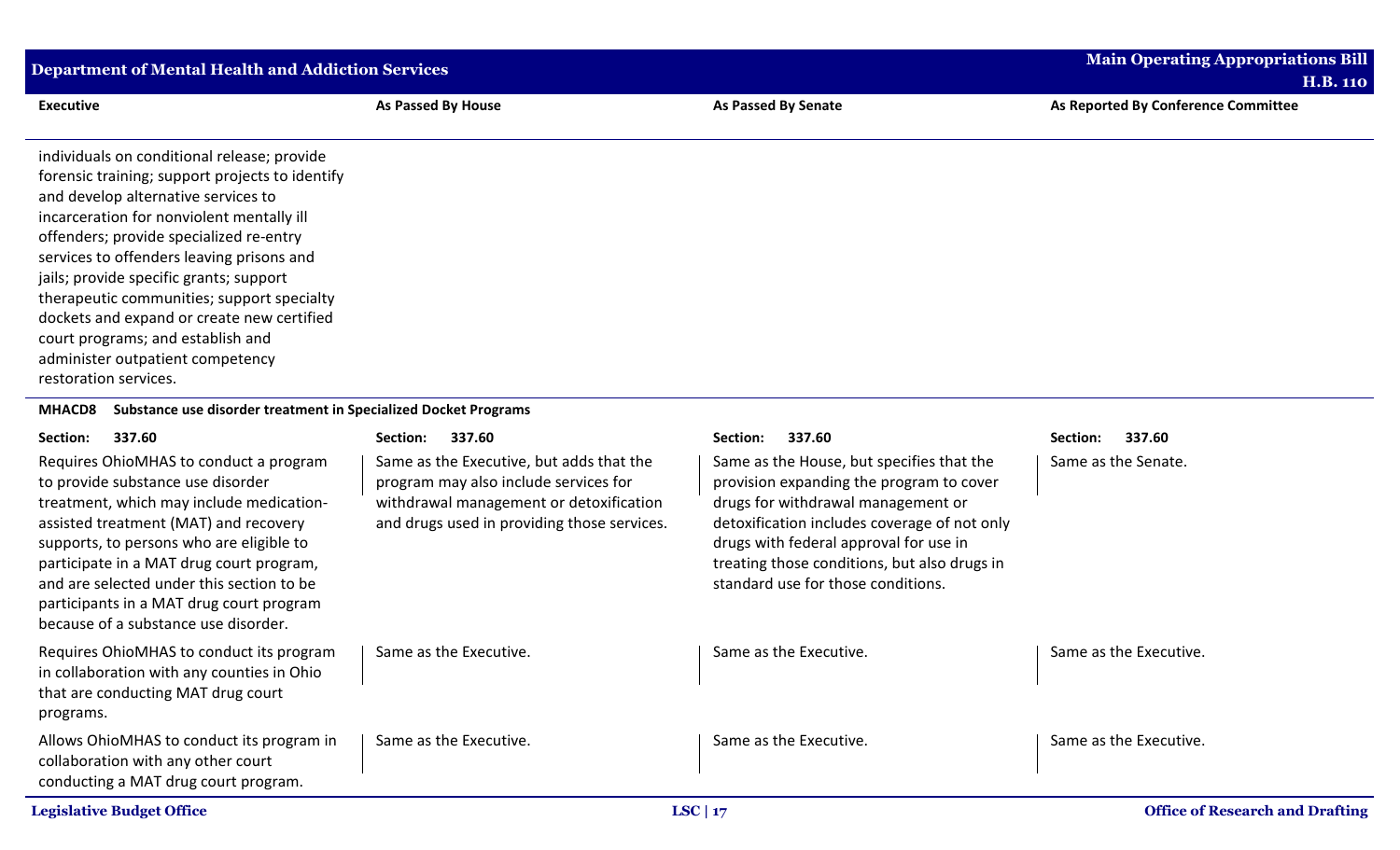| <b>Department of Mental Health and Addiction Services</b>                                                                                                                                                                                                                                                                                                                                                                                                                                                     |                                                                                                                                                          |                            | <b>Main Operating Appropriations Bill</b> |
|---------------------------------------------------------------------------------------------------------------------------------------------------------------------------------------------------------------------------------------------------------------------------------------------------------------------------------------------------------------------------------------------------------------------------------------------------------------------------------------------------------------|----------------------------------------------------------------------------------------------------------------------------------------------------------|----------------------------|-------------------------------------------|
|                                                                                                                                                                                                                                                                                                                                                                                                                                                                                                               |                                                                                                                                                          |                            | <b>H.B. 110</b>                           |
| <b>Executive</b>                                                                                                                                                                                                                                                                                                                                                                                                                                                                                              | As Passed By House                                                                                                                                       | <b>As Passed By Senate</b> | As Reported By Conference Committee       |
| Requires OhioMHAS to collaborate with the<br>Supreme Court, the Department of<br>Rehabilitation and Correction, and any<br>agency that OhioMHAS determines may be<br>of assistance in the program's objectives.<br>Allows OhioMHAS to collaborate with<br>ADAMHS boards and local law enforcement<br>agencies that serve the counties of a<br>participating court.                                                                                                                                            | Same as the Executive.                                                                                                                                   | Same as the Executive.     | Same as the Executive.                    |
| Requires a participating MAT drug court<br>program to select persons to participate.<br>Requires a person selected to be a criminal<br>offender or involved in a drug or<br>dependency court. Prohibits a person from<br>being selected unless the person meets the<br>legal and clinical eligibility criteria for the<br>MAT drug court program and is an active<br>participant in the program or unless the<br>offender is under a community control<br>sanction with the program's participating<br>judge. | Same as the Executive.                                                                                                                                   | Same as the Executive.     | Same as the Executive.                    |
| Requires a program participant to comply<br>with all MAT drug court program<br>requirements.                                                                                                                                                                                                                                                                                                                                                                                                                  | Same as the Executive.                                                                                                                                   | Same as the Executive.     | Same as the Executive.                    |
| Requires the substance use disorder<br>treatment and recovery supports provided<br>in collaboration with a MAT drug court<br>program to be provided by a community<br>addiction services provider.                                                                                                                                                                                                                                                                                                            | Same as the Executive, but emphasizes that<br>any recovery supports that are provided<br>must be provided by a community addiction<br>services provider. | Same as the House.         | Same as the House.                        |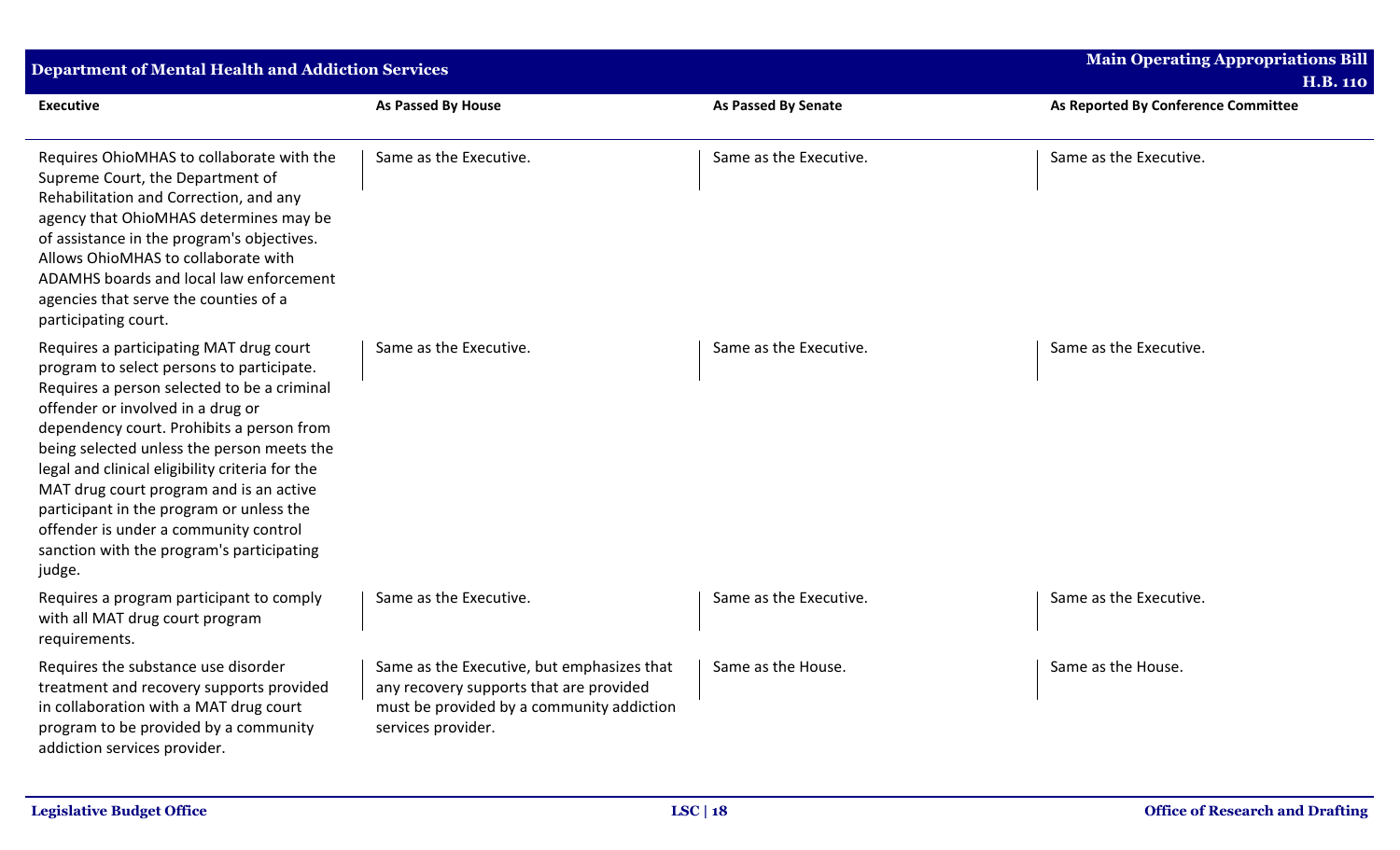| <b>Department of Mental Health and Addiction Services</b>                                                                                                                                                                                                                                                                                                                                                                                                                                                                                                                                                                          |                                                                                                                                                                                                                                                                                                                                                                                                                       |                                                                                                                                                                                                                | <b>Main Operating Appropriations Bill</b><br><b>H.B. 110</b> |
|------------------------------------------------------------------------------------------------------------------------------------------------------------------------------------------------------------------------------------------------------------------------------------------------------------------------------------------------------------------------------------------------------------------------------------------------------------------------------------------------------------------------------------------------------------------------------------------------------------------------------------|-----------------------------------------------------------------------------------------------------------------------------------------------------------------------------------------------------------------------------------------------------------------------------------------------------------------------------------------------------------------------------------------------------------------------|----------------------------------------------------------------------------------------------------------------------------------------------------------------------------------------------------------------|--------------------------------------------------------------|
| <b>Executive</b>                                                                                                                                                                                                                                                                                                                                                                                                                                                                                                                                                                                                                   | <b>As Passed By House</b>                                                                                                                                                                                                                                                                                                                                                                                             | <b>As Passed By Senate</b>                                                                                                                                                                                     | As Reported By Conference Committee                          |
| Specifies providers' duties which include,<br>among other things, providing access to the<br>long-acting antagonist therapies, partial<br>agonist therapies, or full agonist therapies,<br>that are included in the program's MAT.                                                                                                                                                                                                                                                                                                                                                                                                 | Same as the Executive, but requires<br>providers to provide access to drugs that<br>meet certain conditions and are used for the<br>program's substance use disorder treatment<br>and also includes alpha-2 agonist therapies<br>that are included in the program's services<br>for withdrawal management or<br>detoxification.                                                                                       | Same as the House, but replaces references<br>to the specific types of drugs.                                                                                                                                  | Same as the Senate.                                          |
| Specifies that in the case of MAT provided<br>under the program all the following apply:<br>(1) a drug has been approved by the U.S.<br>Food and Drug Administration for use in<br>treatment dependence on opioids, alcohol,<br>or both or for preventing relapse into the<br>use of opioids, alcohol, or both, (2) one or<br>more drugs may be used, but each must<br>constitute long-acting antagonist therapy,<br>partial antagonist therapy, or full agonist<br>therapy, and (3) if a drug constituting partial<br>or full agonist therapy is used, the program<br>must provide safeguards to minimize abuse<br>and diversion. | Same as the Executive, but (1) includes drugs<br>used in providing services for withdrawal<br>management or detoxification and (2)<br>includes Alpha-2 agonist therapy for<br>withdrawal management or detoxification.                                                                                                                                                                                                | Same as the House.                                                                                                                                                                                             | Same as the House.                                           |
| Requires the Medicaid Director, in<br>collaboration with major Ohio health care<br>plans, to develop plans consistent with the<br>implementation of the program. Specifies<br>that there are to be no step therapies or<br>prior authorization for MAT program<br>participants. Specifies what the plans<br>developed are to ensure such as, the<br>development of a consistent benefit package                                                                                                                                                                                                                                    | Same as the Executive, but (1) specifies that<br>there are no prior authorizations or step<br>therapies for program participants to have<br>access to any drug included in the substance<br>use disorder treatment provided under the<br>OhioMHAS' program, and (2) specifies that<br>in terms of the consistent benefit package<br>services include alcohol and opioid<br>detoxification services "and drugs used in | Same as the House, but modifies the<br>provision related to the development of a<br>consistent benefit package by replacing<br>references to the specific types of drugs with<br>a general reference to drugs. | Same as the Senate.                                          |
| <b>Legislative Budget Office</b>                                                                                                                                                                                                                                                                                                                                                                                                                                                                                                                                                                                                   |                                                                                                                                                                                                                                                                                                                                                                                                                       | LSC   19                                                                                                                                                                                                       | <b>Office of Research and Drafting</b>                       |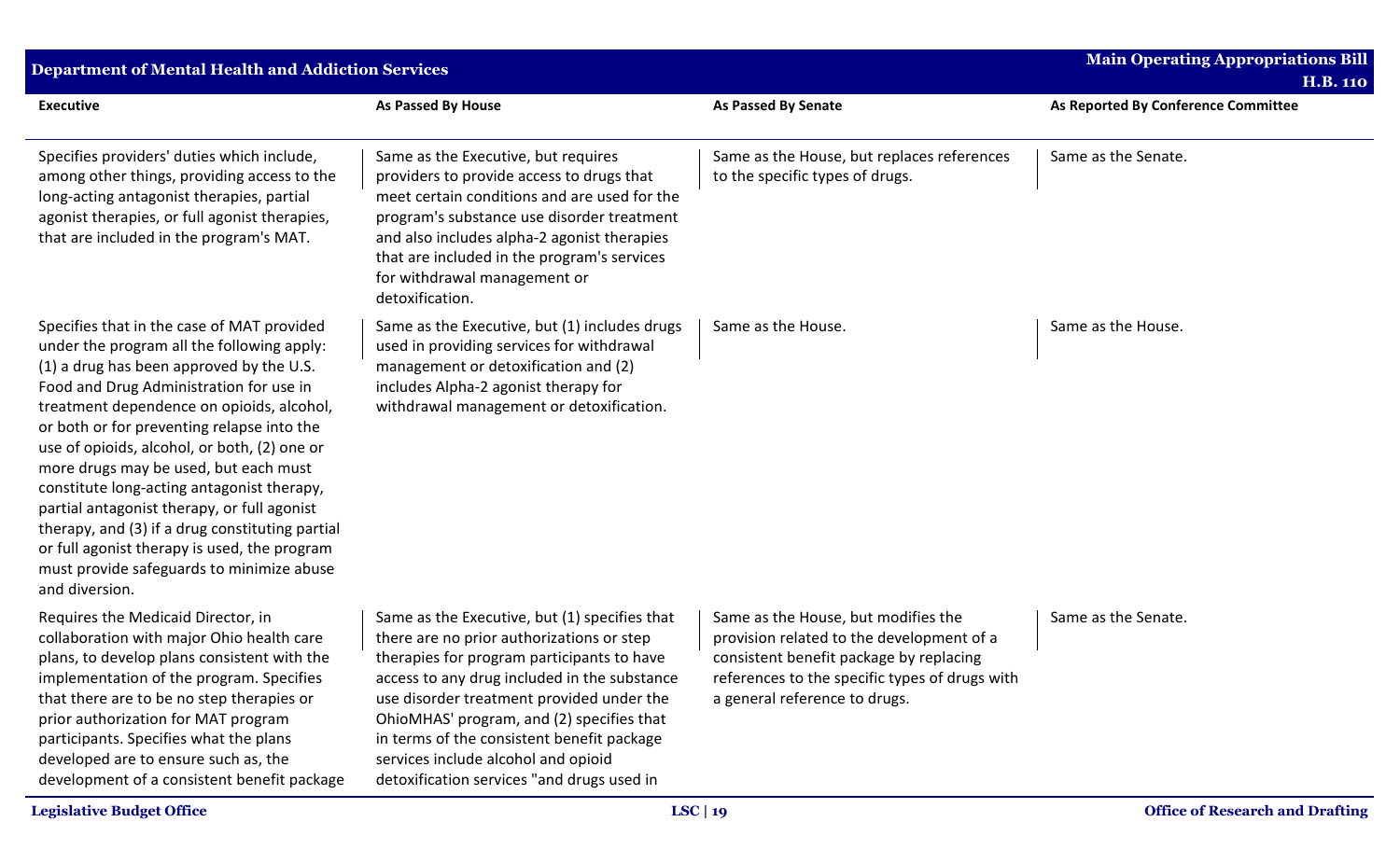| <b>Department of Mental Health and Addiction Services</b>                                                                                                                                                                                                                                                                                                                                 |                                                                                                                                               |                                                                                                                                                 | <b>Main Operating Appropriations Bill</b><br><b>H.B. 110</b> |
|-------------------------------------------------------------------------------------------------------------------------------------------------------------------------------------------------------------------------------------------------------------------------------------------------------------------------------------------------------------------------------------------|-----------------------------------------------------------------------------------------------------------------------------------------------|-------------------------------------------------------------------------------------------------------------------------------------------------|--------------------------------------------------------------|
| <b>Executive</b>                                                                                                                                                                                                                                                                                                                                                                          | As Passed By House                                                                                                                            | As Passed By Senate                                                                                                                             | As Reported By Conference Committee                          |
| that provides ready access to and<br>reimbursement for essential health care<br>services including, but not limited to,<br>primary health care services, alcohol and<br>opioid detoxification services, appropriate<br>psychosocial services, and medication for<br>long-acting injectable antagonist therapies,<br>partial agonist therapies, and full agonist<br>therapies.             | providing those" services and medications<br>for "drugs used in providing" therapies.                                                         |                                                                                                                                                 |                                                              |
| Earmarks \$5,000,000 in each fiscal year in<br>GRF line item 336422, Criminal Justice<br>Services, to be used to support substance<br>use disorder treatment, including MAT and<br>recovery supports for drug court specialized<br>docket programs and to support the<br>administrative expenses of courts and<br>community addiction services providers<br>participating in the program. | Same as the Executive, but includes services<br>for withdrawal management or<br>detoxification and drugs used in providing<br>those services. | Same as the House, but specifies that the<br>funds be used to support the substance use<br>disorder treatment included in OhioMHAS'<br>program. | Same as the Senate.                                          |
| MHACD9<br><b>Recovery Housing</b>                                                                                                                                                                                                                                                                                                                                                         |                                                                                                                                               |                                                                                                                                                 |                                                              |
| 337.70<br>Section:                                                                                                                                                                                                                                                                                                                                                                        | 337.70<br>Section:                                                                                                                            | 337.70<br>Section:                                                                                                                              | 337.70<br>Section:                                           |
| Requires GRF appropriation item 336424,<br>Recovery Housing, be used to expand and<br>support access to recovery housing.                                                                                                                                                                                                                                                                 | Same as the Executive.                                                                                                                        | Same as the Executive.                                                                                                                          | Same as the Executive.                                       |
| Requires, for expenditures that are capital in<br>nature, OhioMHAS to develop procedures to<br>administer these funds in a manner that is<br>consistent with current community capital<br>assistance guidelines.                                                                                                                                                                          | Same as the Executive.                                                                                                                        | Same as the Executive.                                                                                                                          | Same as the Executive.                                       |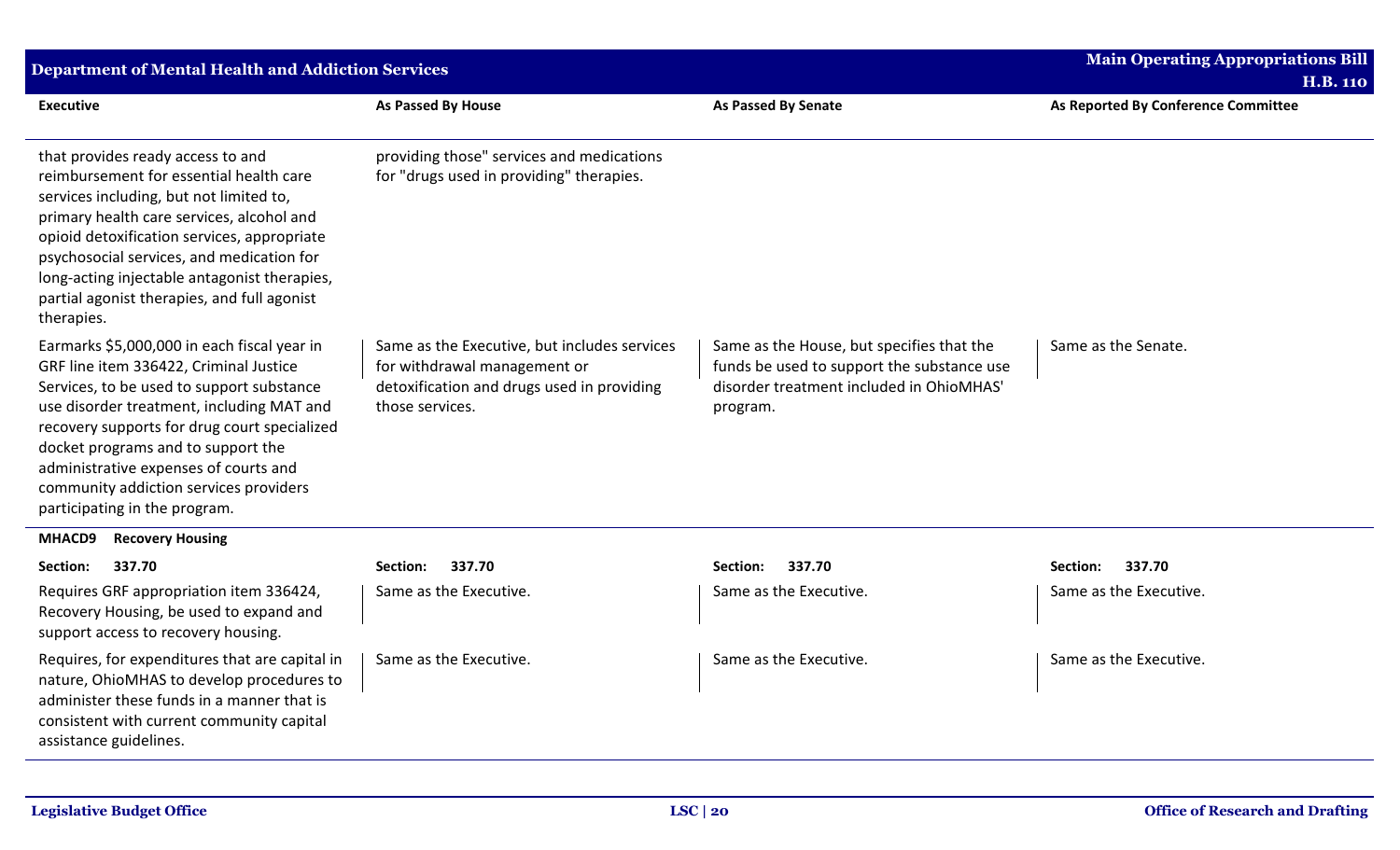| <b>Department of Mental Health and Addiction Services</b>                                                                                                                                                                                                                                                                          |                        |                            | <b>Main Operating Appropriations Bill</b><br><b>H.B. 110</b> |
|------------------------------------------------------------------------------------------------------------------------------------------------------------------------------------------------------------------------------------------------------------------------------------------------------------------------------------|------------------------|----------------------------|--------------------------------------------------------------|
| <b>Executive</b>                                                                                                                                                                                                                                                                                                                   | As Passed By House     | <b>As Passed By Senate</b> | As Reported By Conference Committee                          |
| <b>MHACD10 Specialized Docket Support</b>                                                                                                                                                                                                                                                                                          |                        |                            |                                                              |
| 337.80<br>Section:                                                                                                                                                                                                                                                                                                                 | 337.80<br>Section:     | 337.80<br>Section:         | 337.80<br>Section:                                           |
| Requires GRF appropriation item 336425,<br>Specialized Docket Support, be used to<br>defray a portion of the annual payroll costs<br>associated with the specialized docket of a<br>common pleas court, municipal court,<br>county court, juvenile court, or family court<br>that meets all specified eligibility<br>requirements. | Same as the Executive. | Same as the Executive.     | Same as the Executive.                                       |
| Permits GRF appropriation item 336425,<br>Specialized Docket Support, to be used to<br>defray costs associated with treatment<br>services and recovery supports for<br>participants.                                                                                                                                               | Same as the Executive. | Same as the Executive.     | Same as the Executive.                                       |
| Requires a specialized docket to have<br>received Supreme Court of Ohio initial or<br>final certification and include participants<br>with behavioral health needs in its target<br>population.                                                                                                                                    | Same as the Executive. | Same as the Executive.     | Same as the Executive.                                       |
| Requires OhioMHAS to use up to one per<br>cent in each fiscal year of GRF appropriation<br>item 336425, Specialized Docket Support, to<br>pay the cost it incurs in administering the<br>duties required by the docket program.                                                                                                    | Same as the Executive. | Same as the Executive.     | Same as the Executive.                                       |
| Permits OhioMHAS, in consultation with the<br>Supreme Court of Ohio, to adopt funding<br>distribution methodology, guidelines, and<br>procedures as necessary to carry out the                                                                                                                                                     | Same as the Executive. | Same as the Executive.     | Same as the Executive.                                       |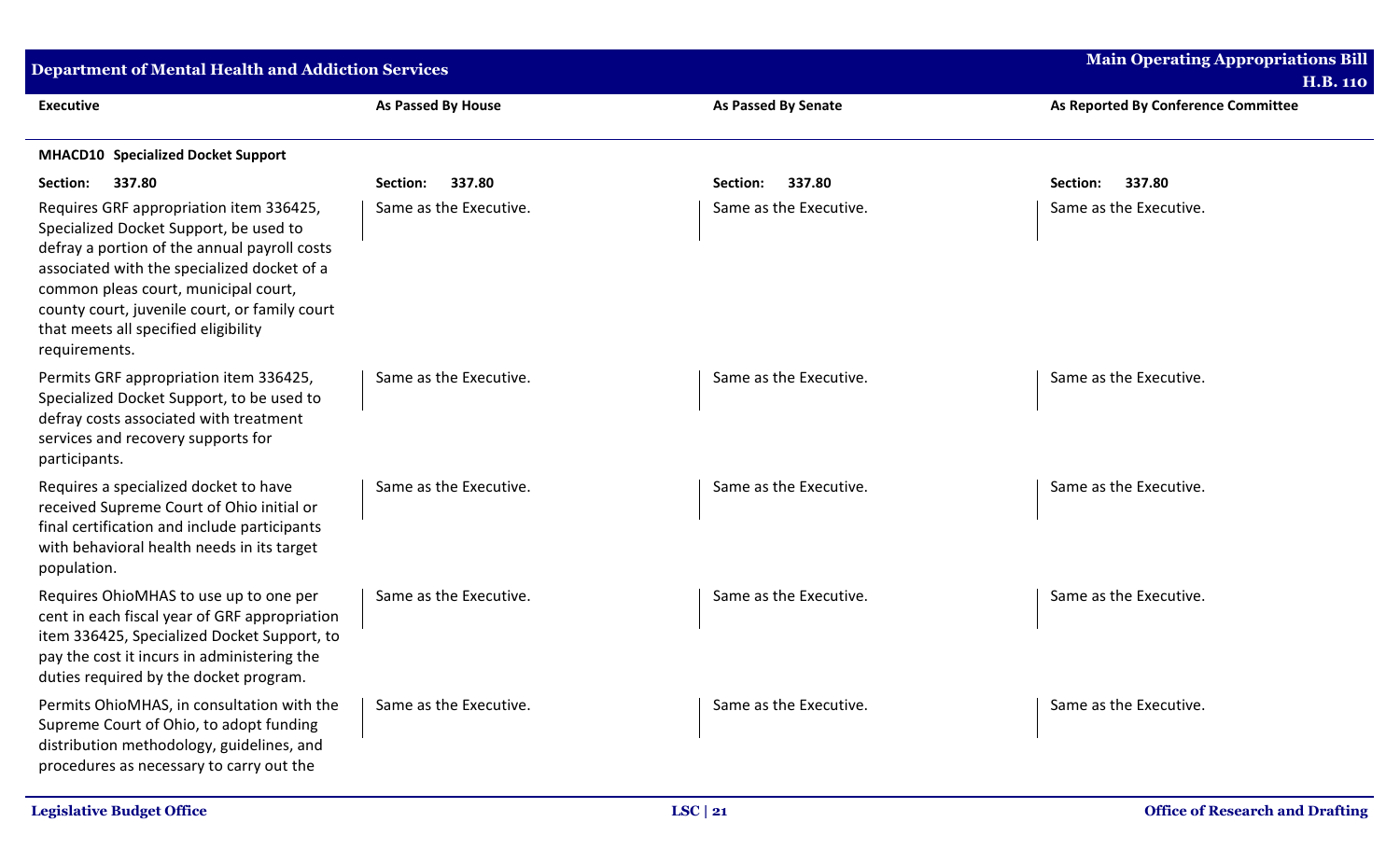| <b>Department of Mental Health and Addiction Services</b>                                                                                                                                                                                                                                                                                                                                                                                                                                                                                       |                           |                                                                                                                                                                                                         | <b>Main Operating Appropriations Bill</b><br><b>H.B. 110</b> |
|-------------------------------------------------------------------------------------------------------------------------------------------------------------------------------------------------------------------------------------------------------------------------------------------------------------------------------------------------------------------------------------------------------------------------------------------------------------------------------------------------------------------------------------------------|---------------------------|---------------------------------------------------------------------------------------------------------------------------------------------------------------------------------------------------------|--------------------------------------------------------------|
| <b>Executive</b>                                                                                                                                                                                                                                                                                                                                                                                                                                                                                                                                | <b>As Passed By House</b> | <b>As Passed By Senate</b>                                                                                                                                                                              | As Reported By Conference Committee                          |
| docket program.                                                                                                                                                                                                                                                                                                                                                                                                                                                                                                                                 |                           |                                                                                                                                                                                                         |                                                              |
| No provision.                                                                                                                                                                                                                                                                                                                                                                                                                                                                                                                                   | No provision.             | Earmarks \$250,000 in each fiscal year in GRF<br>appropriation item 336425, Specialized<br>Docket Support, for the Participating in<br>Victory of Transition (PIVOT) pilot program<br>in Seneca County. | Same as the Senate.                                          |
| <b>MHACD11 Community Innovations</b>                                                                                                                                                                                                                                                                                                                                                                                                                                                                                                            |                           |                                                                                                                                                                                                         |                                                              |
| 337.90<br>Section:                                                                                                                                                                                                                                                                                                                                                                                                                                                                                                                              | 337.90<br>Section:        | 337.90<br>Section:                                                                                                                                                                                      | 337.90<br>Section:                                           |
| Permits GRF appropriation item 336504,<br>Community Innovations, to be used by<br>OhioMHAS to make targeted investments in<br>programs, projects, or systems operated by<br>or under the authority of other state<br>agencies, governmental entities, or private<br>not-for-profit agencies that impact, or are<br>impacted by, the operations and functions<br>of OhioMHAS, with the goal of achieving a<br>net reduction in expenditure of GRF funds<br>and/or improved outcomes for Ohio citizens<br>without a net increase in GRF spending. | Same as the Executive.    | Same as the Executive.                                                                                                                                                                                  | Same as the Executive.                                       |
| Requires the Director of OhioMHAS to<br>identify and evaluate programs, projects, or<br>systems proposed or operated outside of<br>OhioMHAS' authority, where targeted<br>investment of funds is expected to decrease<br>demand for OhioMHAS or other resources<br>funded from GRF, and/or to measurably<br>improve outcomes for Ohio citizens with<br>mental illness or with alcohol, drug, or<br>gambling addictions.                                                                                                                         | Same as the Executive.    | Same as the Executive.                                                                                                                                                                                  | Same as the Executive.                                       |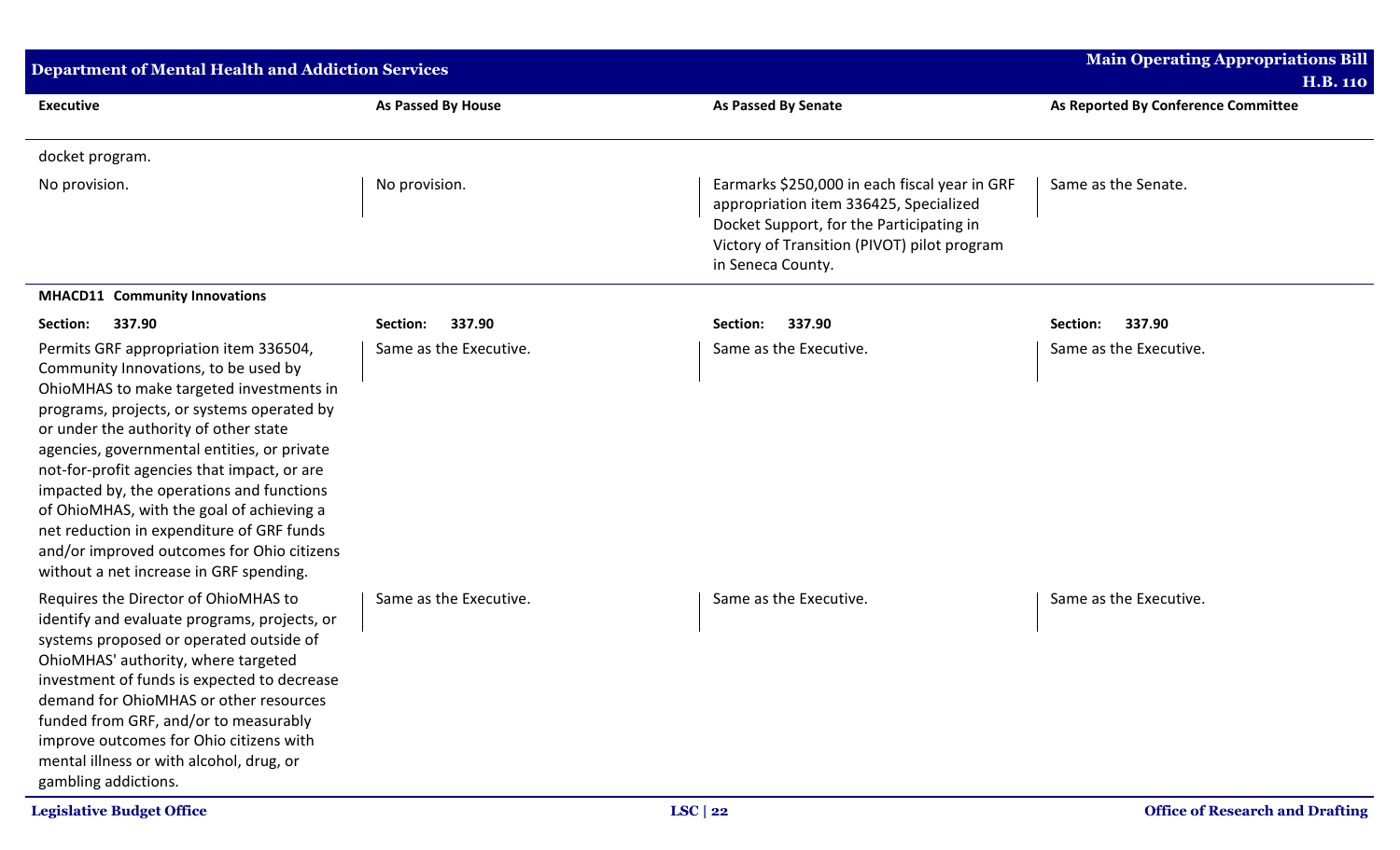| <b>Department of Mental Health and Addiction Services</b>                                                                                                                                                                                                                                                         |                           |                                                                                                                                                                                                                                                                  | <b>Main Operating Appropriations Bill</b><br><b>H.B. 110</b> |
|-------------------------------------------------------------------------------------------------------------------------------------------------------------------------------------------------------------------------------------------------------------------------------------------------------------------|---------------------------|------------------------------------------------------------------------------------------------------------------------------------------------------------------------------------------------------------------------------------------------------------------|--------------------------------------------------------------|
| <b>Executive</b>                                                                                                                                                                                                                                                                                                  | <b>As Passed By House</b> | <b>As Passed By Senate</b>                                                                                                                                                                                                                                       | As Reported By Conference Committee                          |
| Grants the Director of OhioMHAS discretion<br>to transfer money from GRF appropriation<br>item 336504, Community Innovations, to<br>other state agencies, governmental entities,<br>or private not-for-profit agencies in amounts<br>determined most likely to achieve state<br>savings and/or improved outcomes. | Same as the Executive.    | Same as the Executive, but makes the<br>following changes: (1) removes the<br>discretion to provide funds to "other state<br>agencies" and "governmental entities" and<br>(2) changes private not-for-profit "agencies"<br>to private not-for-profit "entities." | Same as the Senate.                                          |
| Requires OhioMHAS to enter into an<br>agreement with each recipient receiving<br>funds and specifies what information is to be<br>identified in the agreement.                                                                                                                                                    | Same as the Executive.    | Same as the Executive.                                                                                                                                                                                                                                           | Same as the Executive.                                       |
| Earmarks up to \$6,000,000 in each fiscal<br>year in GRF appropriation item 336504,<br>Community Innovations, to be used for<br>operating expenses that result in improved<br>quality of life for adults with severe mental<br>illness living in class two and class three<br>residential facilities.             | Same as the Executive.    | Same as the Executive.                                                                                                                                                                                                                                           | Same as the Executive.                                       |
| Earmarks up to \$4,000,000 in each fiscal<br>year in GRF appropriation item 336504,<br>Community Innovations, to be used to<br>provide funding for community projects<br>across the state and that focus on support<br>for families, assisting families in avoiding<br>crisis, and crisis intervention.           | Same as the Executive.    | Same as the Executive.                                                                                                                                                                                                                                           | Same as the Executive.                                       |
| Earmarks up to \$3,500,000 in each fiscal<br>year in GRF appropriation item 336504,<br>Community Innovations, to be used to<br>support workforce development initiatives.                                                                                                                                         | Same as the Executive.    | Same as the Executive.                                                                                                                                                                                                                                           | Same as the Executive.                                       |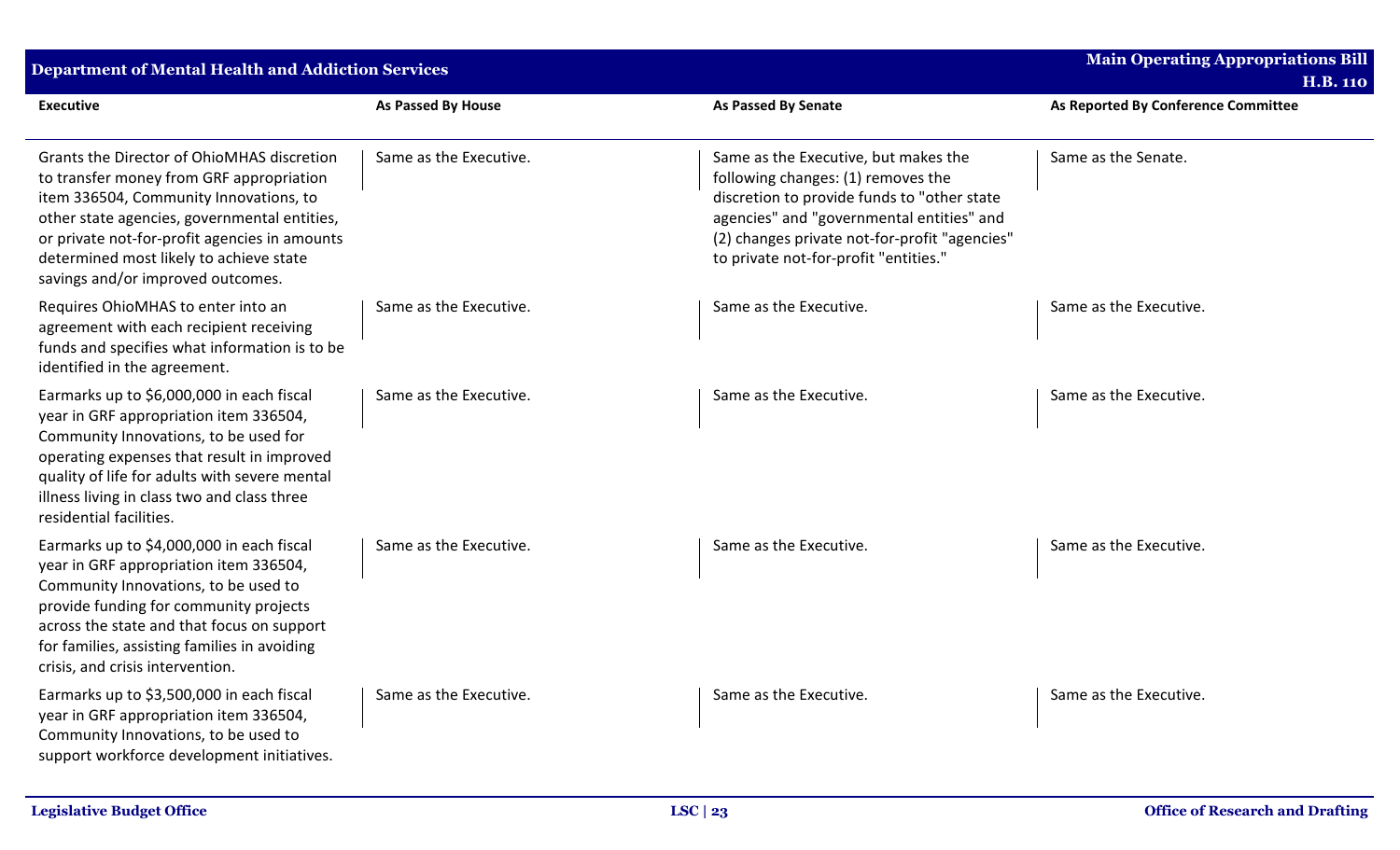| <b>Department of Mental Health and Addiction Services</b>                                                                                                                                                                                                                                                                                                     |                        |                                                                                                                                                                                                                                                | <b>Main Operating Appropriations Bill</b><br><b>H.B. 110</b> |
|---------------------------------------------------------------------------------------------------------------------------------------------------------------------------------------------------------------------------------------------------------------------------------------------------------------------------------------------------------------|------------------------|------------------------------------------------------------------------------------------------------------------------------------------------------------------------------------------------------------------------------------------------|--------------------------------------------------------------|
| <b>Executive</b>                                                                                                                                                                                                                                                                                                                                              | As Passed By House     | As Passed By Senate                                                                                                                                                                                                                            | As Reported By Conference Committee                          |
| Earmarks up to \$1,500,000 in each fiscal<br>year in GRF appropriation item 336504,<br>Community Innovations, to be used to<br>improve behavioral health outcomes for<br>racial and ethnic minorities.                                                                                                                                                        | Same as the Executive. | Same as the Executive.                                                                                                                                                                                                                         | Same as the Executive.                                       |
| No provision.                                                                                                                                                                                                                                                                                                                                                 | No provision.          | Earmarks \$500,000 in each fiscal year in GRF<br>appropriation item 336504, Community<br>Innovations, for the Values-in-Action<br>Foundation for the organization's Just Be<br>Kind Program and Values-in-Action<br><b>Workforce Training.</b> | Same as the Senate.                                          |
| MHACD12 Residential State Supplement                                                                                                                                                                                                                                                                                                                          |                        |                                                                                                                                                                                                                                                |                                                              |
| 337.100<br>Section:                                                                                                                                                                                                                                                                                                                                           | 337.100<br>Section:    | 337.100<br>Section:                                                                                                                                                                                                                            | 337.100<br>Section:                                          |
| Permits GRF appropriation item 336510,<br>Residential State Supplement, to be used to<br>provide training and other supports for<br>residential facilities providing<br>accommodations, supervision, and personal<br>care services to three to 16 unrelated adults<br>with mental illness and to make payments to<br>Residential State Supplement recipients. | Same as the Executive. | Same as the Executive.                                                                                                                                                                                                                         | Same as the Executive.                                       |
| Requires OhioMHAS to adopt rules<br>establishing eligibility criteria and payment<br>amounts regarding the Residential State<br>Supplement program.                                                                                                                                                                                                           | Same as the Executive. | Same as the Executive.                                                                                                                                                                                                                         | Same as the Executive.                                       |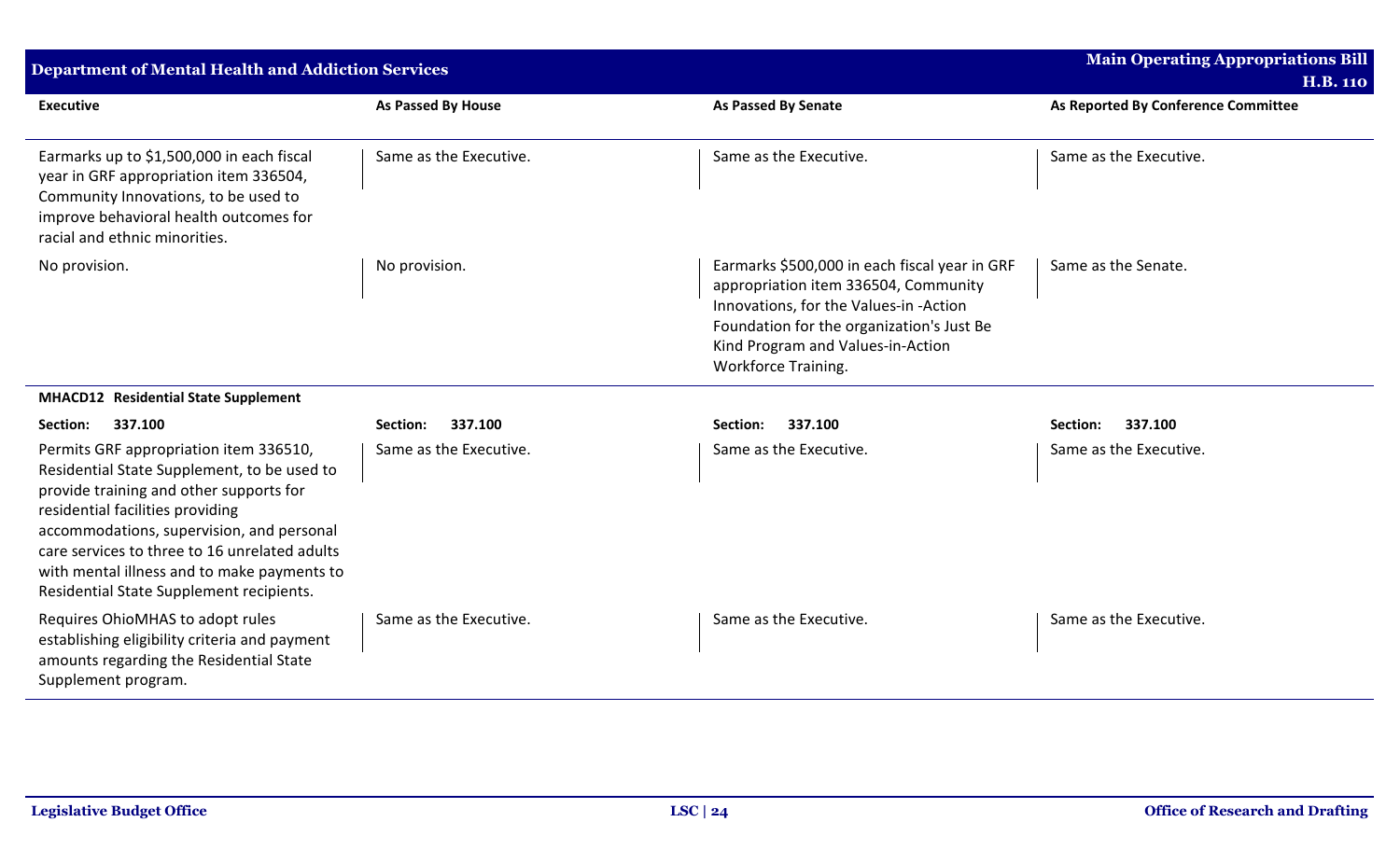| <b>Department of Mental Health and Addiction Services</b>                                                                                                                                                                                                                                                                             | <b>Main Operating Appropriations Bill</b>                                                                                                                                                                                                                  |                                                                                       |                                        |
|---------------------------------------------------------------------------------------------------------------------------------------------------------------------------------------------------------------------------------------------------------------------------------------------------------------------------------------|------------------------------------------------------------------------------------------------------------------------------------------------------------------------------------------------------------------------------------------------------------|---------------------------------------------------------------------------------------|----------------------------------------|
|                                                                                                                                                                                                                                                                                                                                       |                                                                                                                                                                                                                                                            |                                                                                       | <b>H.B. 110</b>                        |
| <b>Executive</b>                                                                                                                                                                                                                                                                                                                      | As Passed By House                                                                                                                                                                                                                                         | <b>As Passed By Senate</b>                                                            | As Reported By Conference Committee    |
| MHACD13 Early Childhood Mental Health Counselors and Consultation                                                                                                                                                                                                                                                                     |                                                                                                                                                                                                                                                            |                                                                                       |                                        |
| 337.110<br>Section:                                                                                                                                                                                                                                                                                                                   | 337.110<br>Section:                                                                                                                                                                                                                                        | 337.110<br>Section:                                                                   | 337.110<br>Section:                    |
| Requires GRF appropriation item 336511,<br>Early Childhood Mental Health Counselors<br>and Consultation, to be used to promote<br>identification and intervention for early<br>childhood mental health and to enhance<br>healthy social emotional development in<br>order to reduce preschool to third grade<br>classroom expulsions. | Same as the Executive.                                                                                                                                                                                                                                     | Same as the Executive.                                                                | Same as the Executive.                 |
| Requires funds to be used to support early<br>childhood mental health credentialed<br>counselors and consultation services, as well<br>as administration and workforce<br>development.                                                                                                                                                | Same as the Executive.                                                                                                                                                                                                                                     | Same as the Executive.                                                                | Same as the Executive.                 |
| MHACD28 Appalachian Children Coalition                                                                                                                                                                                                                                                                                                |                                                                                                                                                                                                                                                            |                                                                                       |                                        |
|                                                                                                                                                                                                                                                                                                                                       | 337.115<br>Section:                                                                                                                                                                                                                                        | 337.115<br>Section:                                                                   | 337.115<br>Section:                    |
| No provision.                                                                                                                                                                                                                                                                                                                         | Requires GRF appropriation item 336516,<br>Appalachian Children Coalition, to be<br>provided to the Appalachian Children<br>Coalition to address systemic challenges<br>children face in southeast Ohio and makes<br>the following earmarks from the item: | Same as the House.                                                                    | Same as the House.                     |
| (1) No provision.                                                                                                                                                                                                                                                                                                                     | (1) \$600,000 in each fiscal year for funding   (1) Same as the House, but increases the<br>the training, hiring, and retention of entry-<br>level child mental and behavioral health<br>workers in school settings;                                       | earmark to \$1.0 million in each fiscal year.                                         | (1) Same as the Senate.                |
| (2) No provision.                                                                                                                                                                                                                                                                                                                     | (2) \$150,000 in each fiscal year to enhance<br>child mental health outcomes, promote                                                                                                                                                                      | (2) Same as the House, but increases the<br>earmark to \$250,000 in each fiscal year. | (2) Same as the Senate.                |
| <b>Legislative Budget Office</b>                                                                                                                                                                                                                                                                                                      |                                                                                                                                                                                                                                                            | LSC $ 25$                                                                             | <b>Office of Research and Drafting</b> |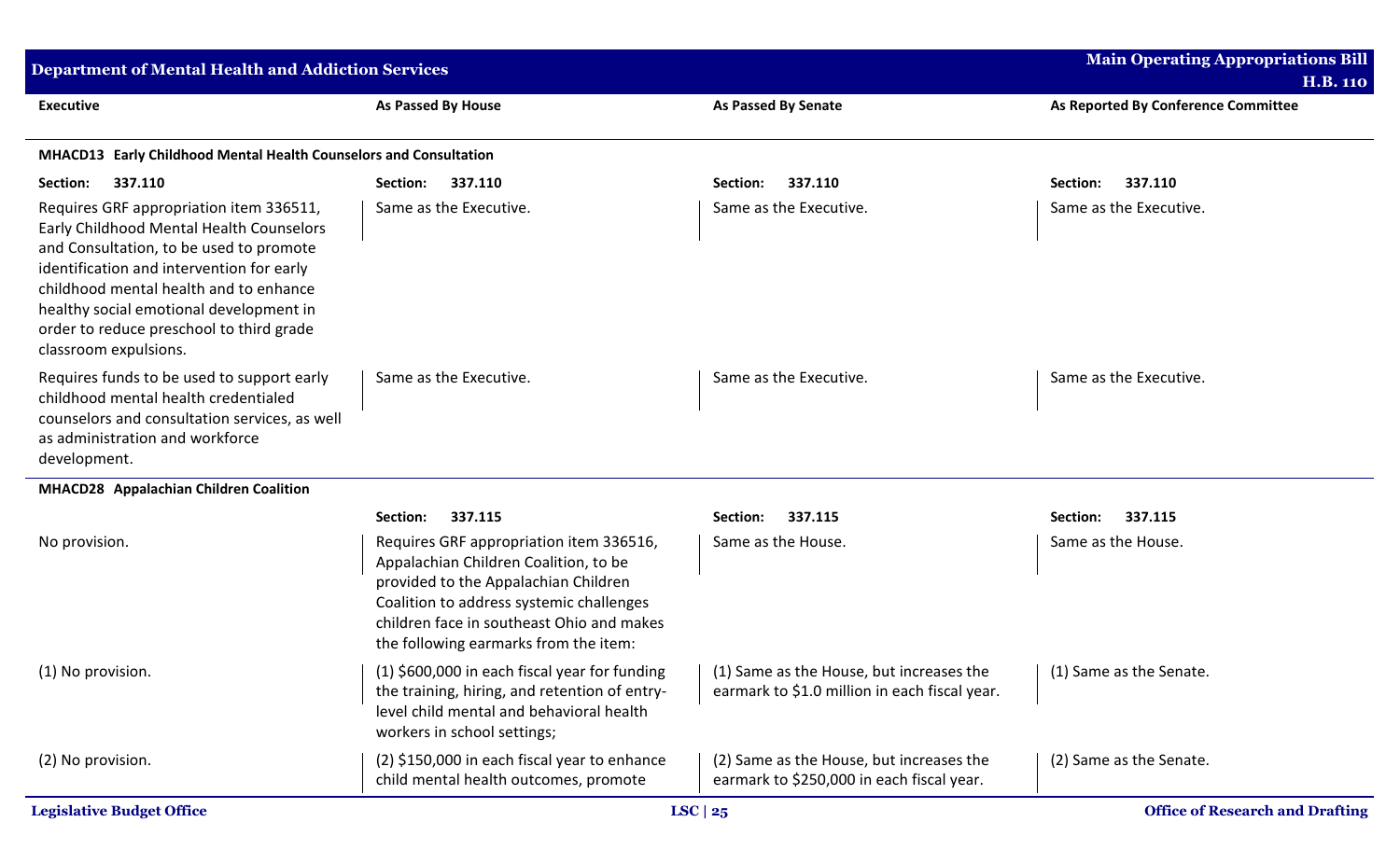| <b>Department of Mental Health and Addiction Services</b>                                                                                                          |                                                                                                                                                                                                                                                                                                                  |                        | <b>Main Operating Appropriations Bill</b>                                     |
|--------------------------------------------------------------------------------------------------------------------------------------------------------------------|------------------------------------------------------------------------------------------------------------------------------------------------------------------------------------------------------------------------------------------------------------------------------------------------------------------|------------------------|-------------------------------------------------------------------------------|
|                                                                                                                                                                    |                                                                                                                                                                                                                                                                                                                  |                        | <b>H.B. 110</b>                                                               |
| <b>Executive</b>                                                                                                                                                   | As Passed By House                                                                                                                                                                                                                                                                                               | As Passed By Senate    | As Reported By Conference Committee                                           |
|                                                                                                                                                                    | implementation of whole-child models of<br>care, and to expand the mental health<br>workforce in the region.                                                                                                                                                                                                     |                        |                                                                               |
| <b>MHACD14</b> Medicaid Support                                                                                                                                    |                                                                                                                                                                                                                                                                                                                  |                        |                                                                               |
| 337.120<br>Section:                                                                                                                                                | 337.120<br><b>Section:</b>                                                                                                                                                                                                                                                                                       | 337.120<br>Section:    | 337.120<br>Section:                                                           |
| Requires GRF appropriation item 652321,<br>Medicaid Support, to be used to fund<br>specified Medicaid services as delegated by<br>the Ohio Department of Medicaid. | Same as the Executive.                                                                                                                                                                                                                                                                                           | Same as the Executive. | Same as the Executive.                                                        |
| MHACD27 COVID Response - Mental Health                                                                                                                             |                                                                                                                                                                                                                                                                                                                  |                        |                                                                               |
|                                                                                                                                                                    | 337.125<br>Section:                                                                                                                                                                                                                                                                                              | 337.125<br>Section:    | 337.125<br>Section:                                                           |
| No provision.                                                                                                                                                      | Earmarks \$2,500,000 in each fiscal year in<br>DPF Fund 5CV1 appropriation item 336513,<br>COVID Response - Mental Health, for<br>OhioMHAS-certified community behavioral<br>health organizations to develop and sustain<br>workforce recruitment and retention<br>initiatives and to offer supervision support. | Same as the House.     | Same as the House, but changes the<br>earmark to \$5,000,000 in FY 2022 only. |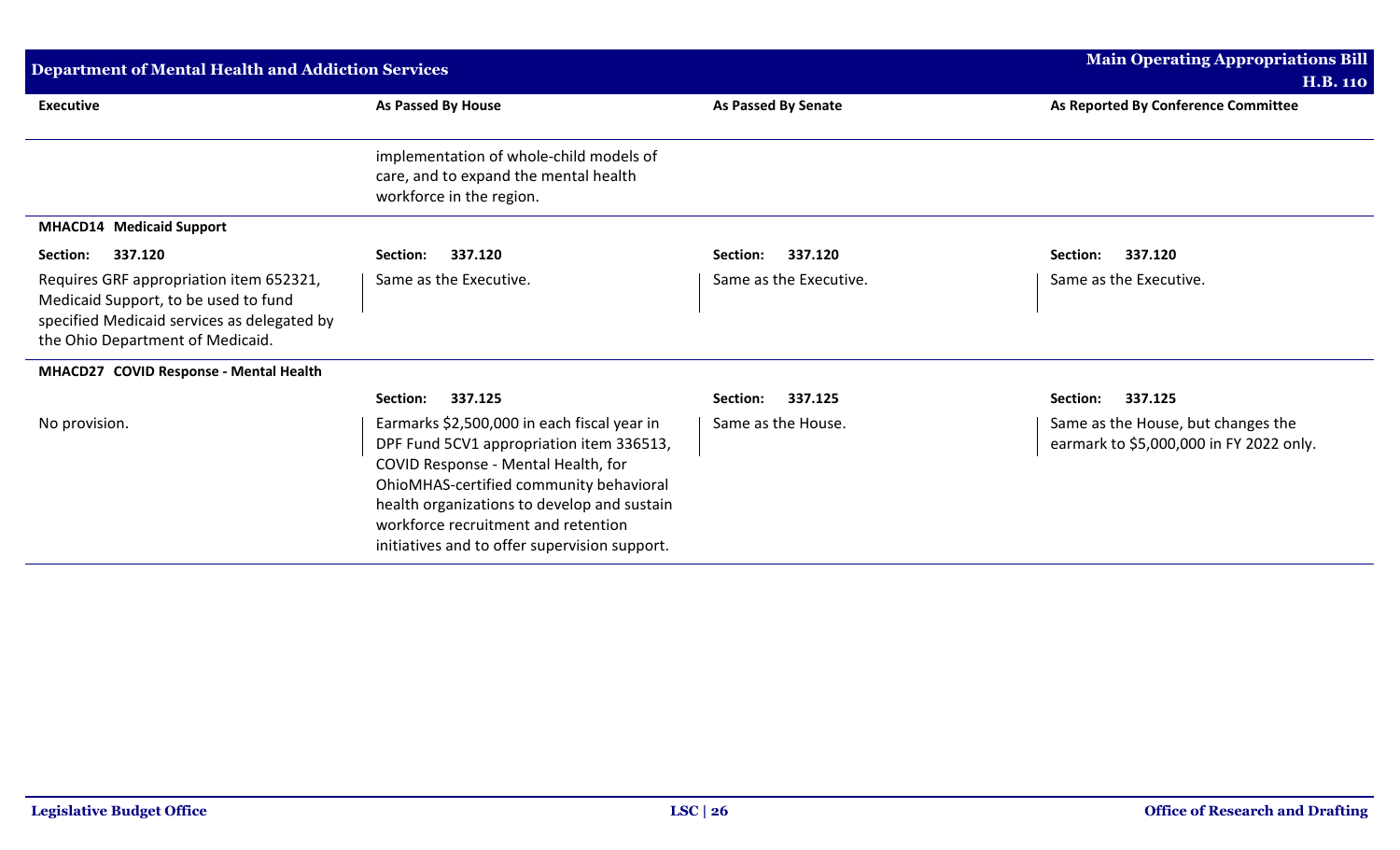| <b>Department of Mental Health and Addiction Services</b>                                                                                                                                                                                                                                                                                                                                                                                                                                                                                                                                                              |                            |                            | <b>Main Operating Appropriations Bill</b><br><b>H.B. 110</b> |
|------------------------------------------------------------------------------------------------------------------------------------------------------------------------------------------------------------------------------------------------------------------------------------------------------------------------------------------------------------------------------------------------------------------------------------------------------------------------------------------------------------------------------------------------------------------------------------------------------------------------|----------------------------|----------------------------|--------------------------------------------------------------|
| <b>Executive</b>                                                                                                                                                                                                                                                                                                                                                                                                                                                                                                                                                                                                       | As Passed By House         | <b>As Passed By Senate</b> | As Reported By Conference Committee                          |
| <b>MHACD15 Substance Abuse Stabilization Centers</b>                                                                                                                                                                                                                                                                                                                                                                                                                                                                                                                                                                   |                            |                            |                                                              |
| 337.130<br>Section:                                                                                                                                                                                                                                                                                                                                                                                                                                                                                                                                                                                                    | 337.130<br>Section:        | 337.130<br>Section:        | 337.130<br>Section:                                          |
| Requires DPF Fund 5TZ0 appropriation item<br>336600, Substance Abuse Stabilization<br>Centers, to be used to establish and<br>administer, in collaboration with other<br>boards that serve the same state psychiatric<br>hospital region, substance use disorder<br>stabilization centers or if approved by the<br>Director of OhioMHAS, permits funds to be<br>used in conjunction with GRF appropriation<br>item 336421 to establish and administer<br>crisis stabilization centers that meet<br>specified criteria (see MHACD6). Requires<br>one center to be located in each state<br>psychiatric hospital region. | Same as the Executive.     | Same as the Executive.     | Same as the Executive.                                       |
| Requires ADAMHS boards to submit a plan<br>for approval to OhioMHAS addressing the<br>establishment and administration of crisis<br>stabilization centers.                                                                                                                                                                                                                                                                                                                                                                                                                                                             | Same as the Executive.     | Same as the Executive.     | Same as the Executive.                                       |
| <b>MHACD16 ADAMHS boards</b>                                                                                                                                                                                                                                                                                                                                                                                                                                                                                                                                                                                           |                            |                            |                                                              |
| 337.140<br>Section:                                                                                                                                                                                                                                                                                                                                                                                                                                                                                                                                                                                                    | 337.140<br>Section:        | 337.140<br>Section:        | 337.140<br>Section:                                          |
| Specifies that following regarding DPF Fund<br>5TZ0 appropriation item 336643, ADAMHS<br>Boards:                                                                                                                                                                                                                                                                                                                                                                                                                                                                                                                       | Same as the Executive.     | Same as the Executive.     | Same as the Executive.                                       |
| (1) Earmarks \$5,000,000 in each fiscal year<br>be allocated to ADAMHS boards by first<br>providing \$50,000 per county in the board's<br>district and distributing the remainder based                                                                                                                                                                                                                                                                                                                                                                                                                                | (1) Same as the Executive. | (1) Same as the Executive. | (1) Same as the Executive.                                   |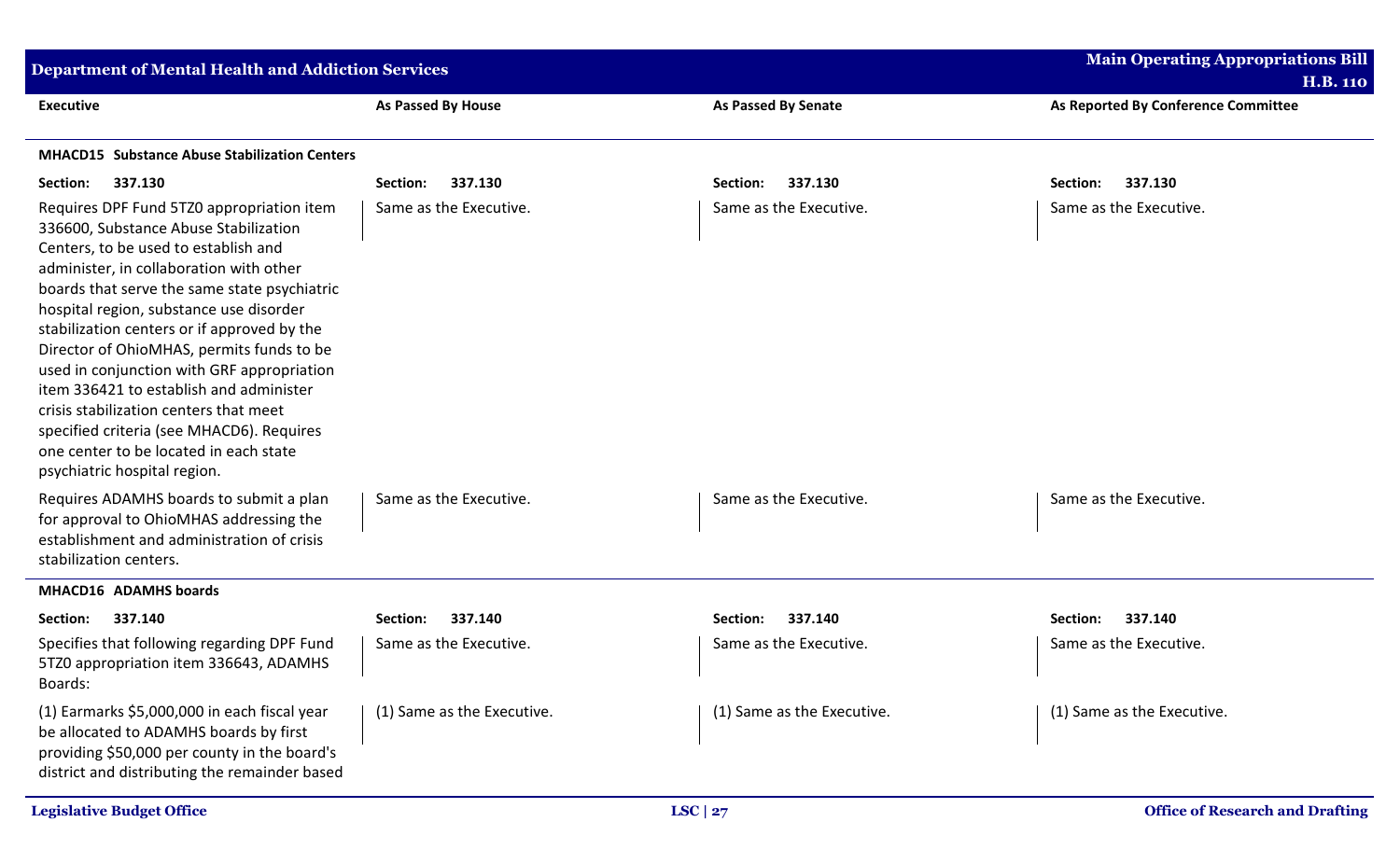| <b>Department of Mental Health and Addiction Services</b>                                                                                                                                                                                                                                          |                            |                            | <b>Main Operating Appropriations Bill</b><br><b>H.B. 110</b> |
|----------------------------------------------------------------------------------------------------------------------------------------------------------------------------------------------------------------------------------------------------------------------------------------------------|----------------------------|----------------------------|--------------------------------------------------------------|
| <b>Executive</b>                                                                                                                                                                                                                                                                                   | As Passed By House         | As Passed By Senate        | As Reported By Conference Committee                          |
| on a formula developed by the Director of<br>OhioMHAS.                                                                                                                                                                                                                                             |                            |                            |                                                              |
| (2) Earmarks up to \$6,000,000 in each fiscal<br>year to be used to fund a continuum of crisis<br>stabilization and crisis prevention services<br>and supports to allow individuals to be<br>served in the least restrictive setting.                                                              | (2) Same as the Executive. | (2) Same as the Executive. | (2) Same as the Executive.                                   |
| Requires ADAMHS boards to submit a plan<br>for approval to OhioMHAS addressing the<br>establishment and administration of crisis<br>services.                                                                                                                                                      | Same as the Executive.     | Same as the Executive.     | Same as the Executive.                                       |
| MHACD17 Problem Gambling and Casino Addiction                                                                                                                                                                                                                                                      |                            |                            |                                                              |
| Section:<br>337.150                                                                                                                                                                                                                                                                                | 337.150<br>Section:        | 337.150<br>Section:        | 337.150<br>Section:                                          |
| Requires a portion of DPF Fund 5JL0<br>appropriation item 336629, Problem<br>Gambling and Casino Addiction, be allocated<br>to ADAMHS boards in accordance with a<br>methodology determined by the Director of<br>OhioMHAS.                                                                        | Same as the Executive.     | Same as the Executive.     | Same as the Executive.                                       |
| MHACD18 Family and Children First flexible funding pool                                                                                                                                                                                                                                            |                            |                            |                                                              |
| 337.160<br>Section:                                                                                                                                                                                                                                                                                | 337.160<br>Section:        |                            |                                                              |
| Permits a county family and children first<br>council to establish and operate a flexible<br>funding pool to assure access to needed<br>services by families, children, and older<br>adults in need of protective services.<br>Specifies the restrictions governing the<br>flexible funding pools. | Same as the Executive.     | No provision (see JFSCD9). | No provision (see JFSCD9).                                   |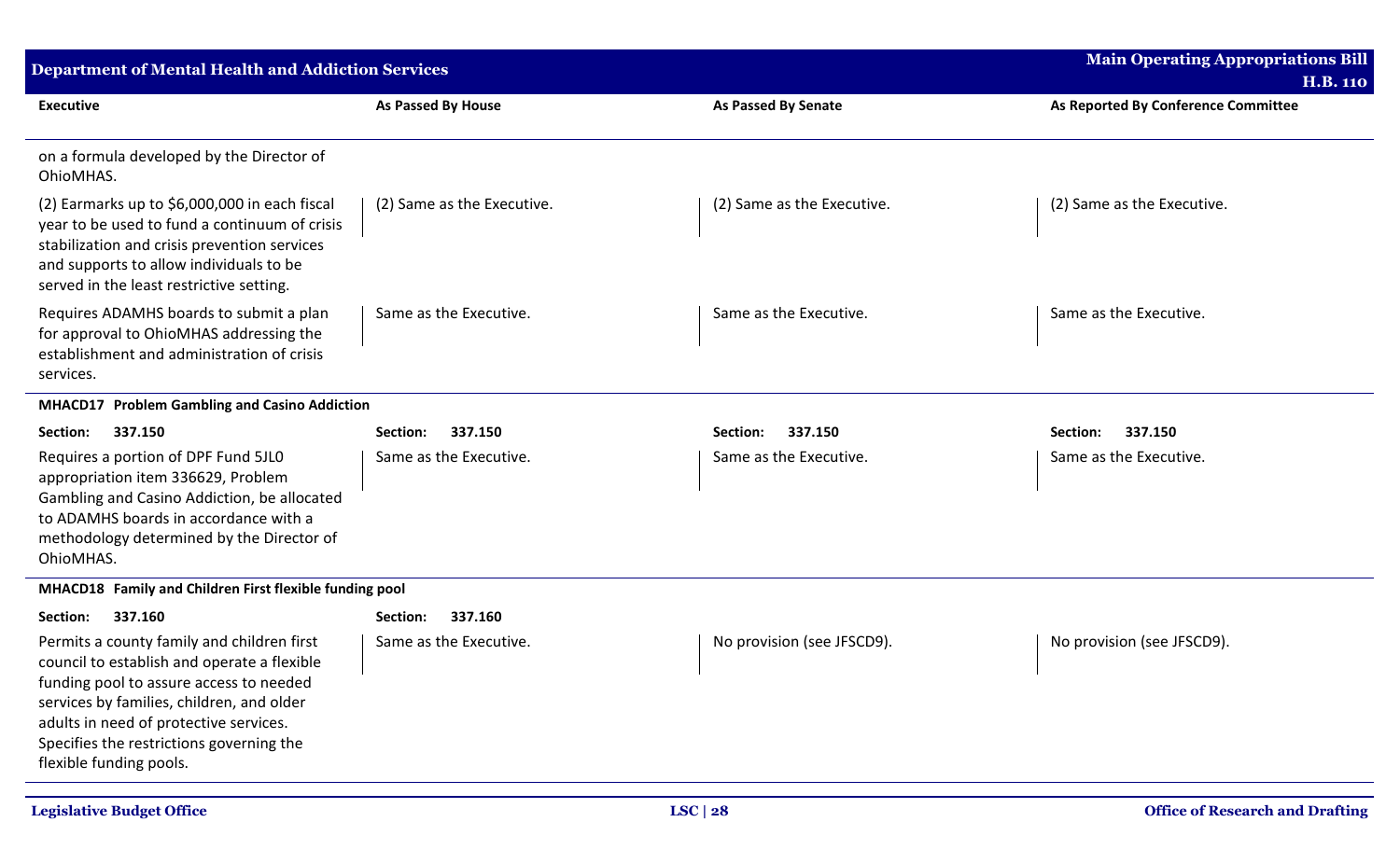| <b>Department of Mental Health and Addiction Services</b>                                                                                                                                                                                                      |                        |                            | <b>Main Operating Appropriations Bill</b><br><b>H.B. 110</b> |
|----------------------------------------------------------------------------------------------------------------------------------------------------------------------------------------------------------------------------------------------------------------|------------------------|----------------------------|--------------------------------------------------------------|
| <b>Executive</b>                                                                                                                                                                                                                                               | As Passed By House     | <b>As Passed By Senate</b> | As Reported By Conference Committee                          |
| MHACD19 Access Success II Program                                                                                                                                                                                                                              |                        |                            |                                                              |
| 337.170<br>Section:                                                                                                                                                                                                                                            | 337.170<br>Section:    | 337.170<br>Section:        | 337.170<br>Section:                                          |
| Permits the Director of OBM, to the extent<br>cash is available, to transfer cash from a<br>fund designated by the Medicaid Director to<br>the Sale of Goods and Services Fund (Fund<br>1490). Appropriates any transferred cash.                              | Same as the Executive. | Same as the Executive.     | Same as the Executive.                                       |
| Requires the transferred funds to be used to<br>administer the Access Success II Program to<br>help non-Medicaid patients in hospitals<br>established, controlled, or supervised by<br>OhioMHAS to transition from inpatient<br>status to a community setting. | Same as the Executive. | Same as the Executive.     | Same as the Executive.                                       |

## **MHACD20 Indigent Drivers Alcohol Treatment Fund cash transfer**

| 337.180                                                                                                                                                                                                                                                                                                                                                                                                                                | 337.180                | Section:               | 337.180                |
|----------------------------------------------------------------------------------------------------------------------------------------------------------------------------------------------------------------------------------------------------------------------------------------------------------------------------------------------------------------------------------------------------------------------------------------|------------------------|------------------------|------------------------|
| Section:                                                                                                                                                                                                                                                                                                                                                                                                                               | Section:               | 337.180                | Section:               |
| Requires, on a schedule determined by the<br>Director of OBM, the Director of OhioMHAS<br>to certify the amount of excess license<br>reinstatement fees that are available to be<br>transferred from the Indigent Drivers<br>Alcohol Treatment Fund (Fund 7049) to the<br>Statewide Treatment and Prevention Fund<br>(Fund 4750). Permits, upon certification, the<br>Director of OBM to transfer cash from Fund<br>7049 to Fund 4750. | Same as the Executive. | Same as the Executive. | Same as the Executive. |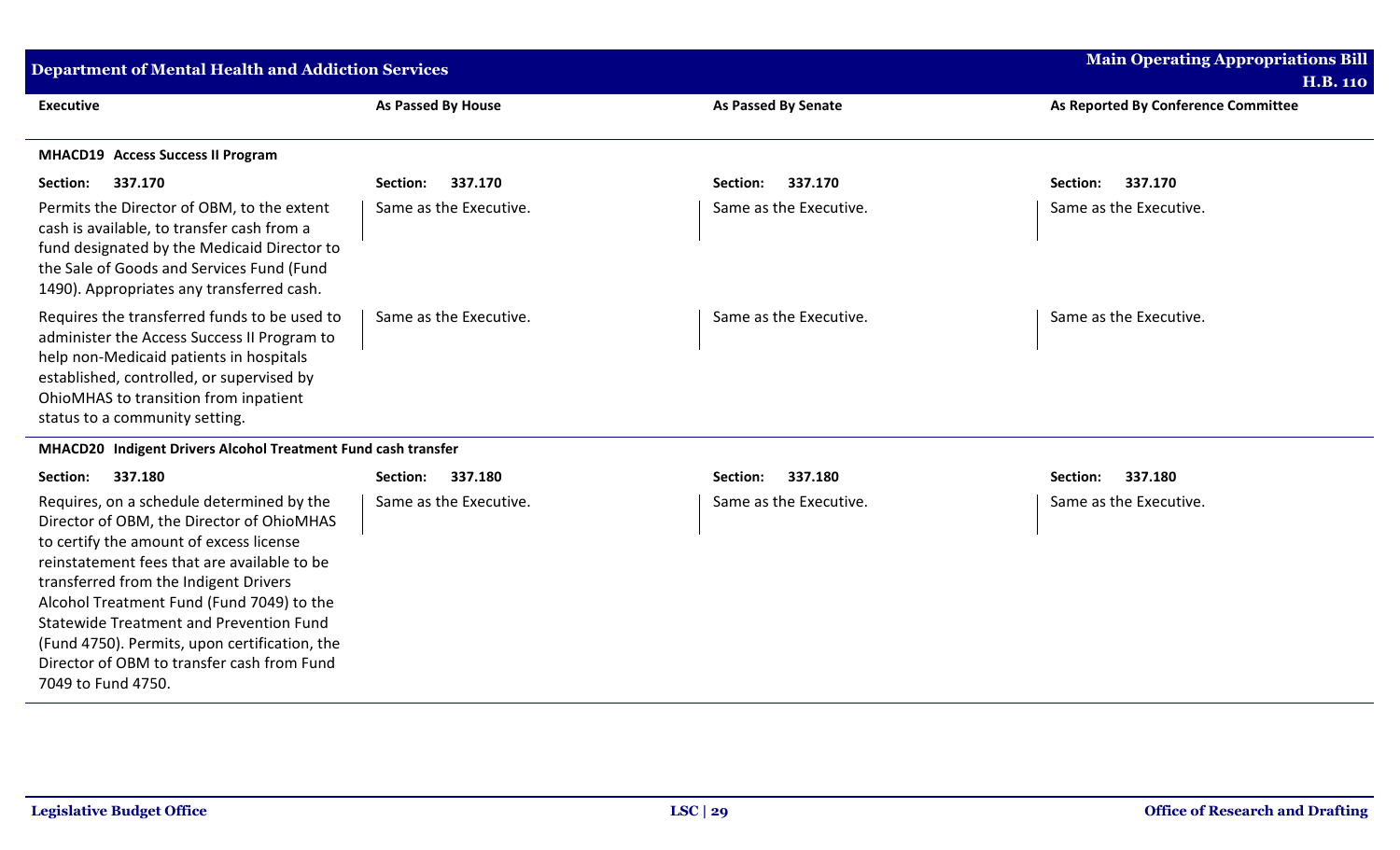| <b>Department of Mental Health and Addiction Services</b>       |                                                                                                                                                                                                                                                  |                                                                                                                                                                                                                                                                                                  | <b>Main Operating Appropriations Bill</b><br><b>H.B. 110</b> |
|-----------------------------------------------------------------|--------------------------------------------------------------------------------------------------------------------------------------------------------------------------------------------------------------------------------------------------|--------------------------------------------------------------------------------------------------------------------------------------------------------------------------------------------------------------------------------------------------------------------------------------------------|--------------------------------------------------------------|
| <b>Executive</b>                                                | As Passed By House                                                                                                                                                                                                                               | As Passed By Senate                                                                                                                                                                                                                                                                              | As Reported By Conference Committee                          |
| MHACD30 Dispensing controlled substances in lockable containers |                                                                                                                                                                                                                                                  |                                                                                                                                                                                                                                                                                                  |                                                              |
|                                                                 | 337.205, 337.40<br>Section:                                                                                                                                                                                                                      | 337.205, 337.40<br>Section:                                                                                                                                                                                                                                                                      | 337.205, 337.40<br>Section:                                  |
| No provision.                                                   | Requires OhioMHAS to operate a two-year<br>pilot program under which lockable or<br>tamper-evident containers are used by<br>participating pharmacies when dispensing<br>schedule II controlled substances in solid<br>oral dosage formulations. | Same as the House.                                                                                                                                                                                                                                                                               | Same as the House.                                           |
| No provision.                                                   | Requires OhioMHAS to select the<br>pharmacies to be included in the pilot<br>program.                                                                                                                                                            | Replaces the House provision with a<br>provision that instead specifies that<br>pharmacy participation is voluntary.                                                                                                                                                                             | Same as the House.                                           |
| No provision.                                                   | Requires OhioMHAS to reimburse<br>pharmacies for expenses incurred in<br>participating in the pilot program.                                                                                                                                     | Same as the House.                                                                                                                                                                                                                                                                               | Same as the House.                                           |
| No provision.                                                   | Earmarks \$1,000,000 in each fiscal year from<br>GRF appropriation item 336421, Continuum<br>of Care Services, for the operation of the<br>pilot program.                                                                                        | Same as the House.                                                                                                                                                                                                                                                                               | Same as the House.                                           |
| MHACD34 Pediatric behavioral health workforce support           |                                                                                                                                                                                                                                                  |                                                                                                                                                                                                                                                                                                  |                                                              |
|                                                                 |                                                                                                                                                                                                                                                  | 337.210<br>Section:                                                                                                                                                                                                                                                                              |                                                              |
| No provision.                                                   | No provision.                                                                                                                                                                                                                                    | Requires OhioMHAS to establish a program<br>to attract, train, support, and retain<br>individuals involved in the behavioral health<br>workforce to improve access for pediatric<br>patients to evidence-based prevention and<br>inpatient and outpatient services (see<br>MHACD6 for earmarks). | No provision.                                                |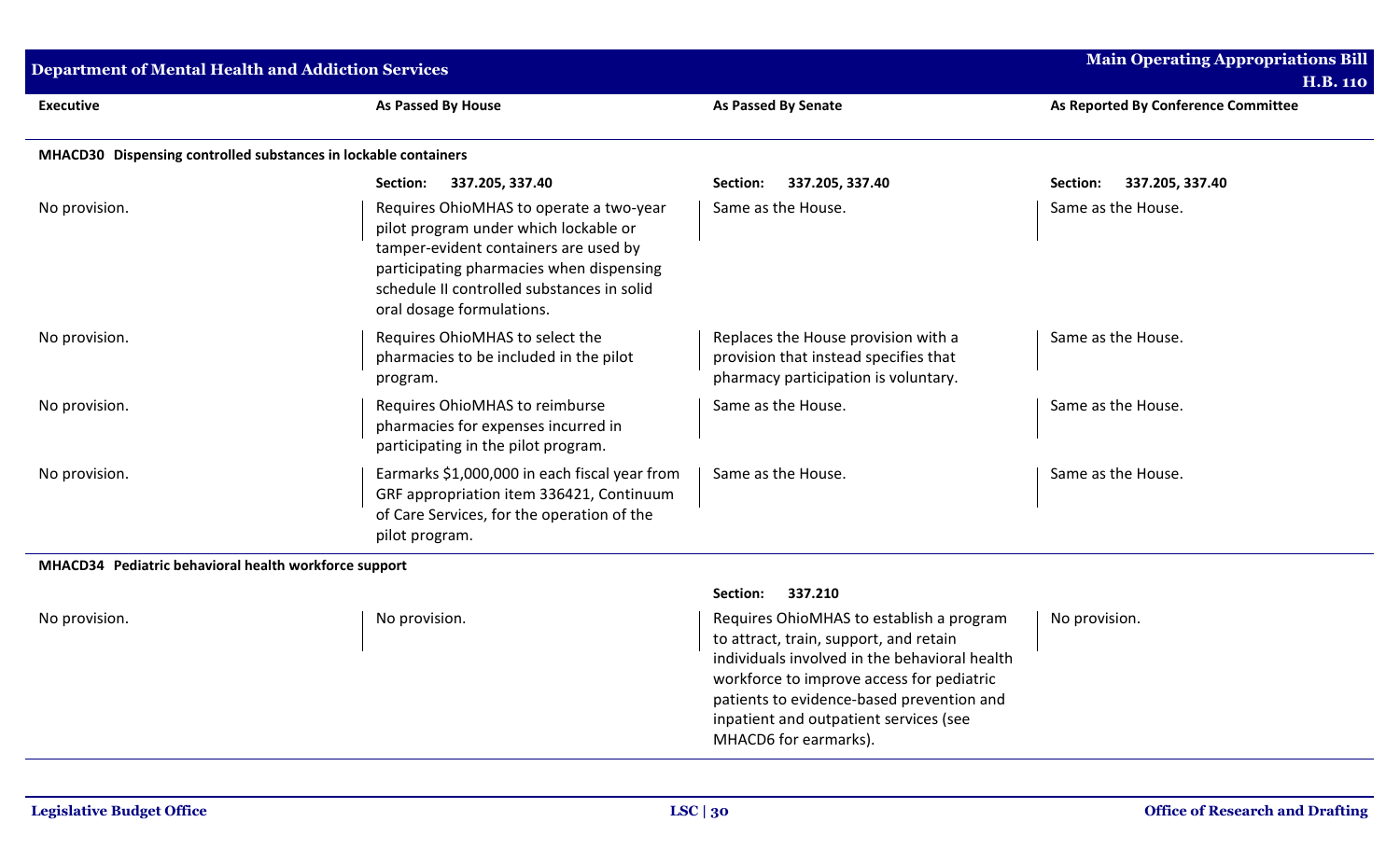| Department of Mental Health and Addiction Services |                    |                            | <b>Main Operating Appropriations Bill</b><br><b>H.B. 110</b>                                                                                                                                                                                                                                                                                                                                                                      |
|----------------------------------------------------|--------------------|----------------------------|-----------------------------------------------------------------------------------------------------------------------------------------------------------------------------------------------------------------------------------------------------------------------------------------------------------------------------------------------------------------------------------------------------------------------------------|
| <b>Executive</b>                                   | As Passed By House | <b>As Passed By Senate</b> | As Reported By Conference Committee                                                                                                                                                                                                                                                                                                                                                                                               |
| MHACD35 Cleveland Rape Crisis Center               |                    |                            |                                                                                                                                                                                                                                                                                                                                                                                                                                   |
|                                                    |                    |                            | 610.14, 610.15<br>Section:                                                                                                                                                                                                                                                                                                                                                                                                        |
| No provision.                                      | No provision.      | No provision.              | Amends S.B. 310 of the 133rd G.A. to move<br>capital funding of \$250,000 for the<br>Cleveland Rape Crisis Centers from Juvenile<br>Correctional Building Fund (Fund 7028)<br>appropriation item C47029, Cleveland Rape<br>Crisis Centers, under the Department of<br>Youth Services, to Mental Health Facilities<br>Improvement Fund (Fund 7033)<br>appropriation item C58001, Community<br>Assistance Projects, under OhioMHAS. |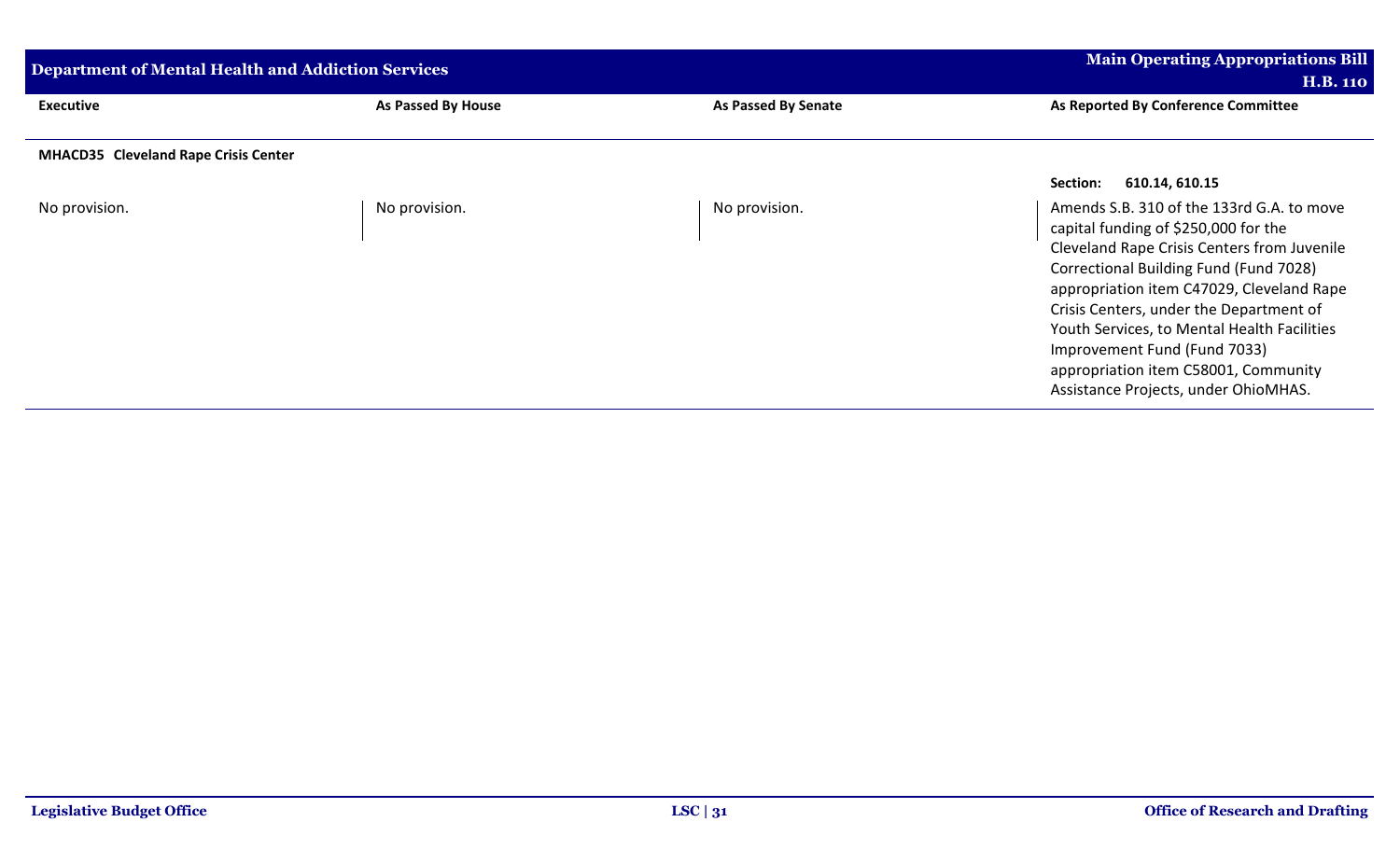| <b>Department of Mental Health and Addiction Services</b>                                                                                                                 |                                                                                                     |                                                                                                                                                                                                                            | <b>Main Operating Appropriations Bill</b><br><b>H.B. 110</b> |
|---------------------------------------------------------------------------------------------------------------------------------------------------------------------------|-----------------------------------------------------------------------------------------------------|----------------------------------------------------------------------------------------------------------------------------------------------------------------------------------------------------------------------------|--------------------------------------------------------------|
| <b>Executive</b>                                                                                                                                                          | As Passed By House                                                                                  | <b>As Passed By Senate</b>                                                                                                                                                                                                 | As Reported By Conference Committee                          |
| <b>OBMCD42</b> GRF transfer to Statewide Treatment and Prevention Fund (Fund 4750)                                                                                        |                                                                                                     |                                                                                                                                                                                                                            |                                                              |
| 512.20<br>Section:                                                                                                                                                        | Section: 512.20                                                                                     | 512.20<br>Section:                                                                                                                                                                                                         | 512.20<br>Section:                                           |
| Authorizes the Director of OBM, in each<br>fiscal year, to transfer up to \$5,000,000 cash<br>from the GRF to the Statewide Treatment<br>and Prevention Fund (Fund 4750). | Same as the Executive.                                                                              | Same as the Executive, but changes the<br>transfer to \$10,000,000 in FY 2022.                                                                                                                                             | Same as the Executive.                                       |
| <b>OBMCD43</b> GRF transfer to Targeted Addiction Program Fund (Fund 5TZ0)                                                                                                |                                                                                                     |                                                                                                                                                                                                                            |                                                              |
| 512.40<br><b>Section:</b>                                                                                                                                                 | Section: 512.40                                                                                     | Section:<br>512.40                                                                                                                                                                                                         | Section:<br>512.40                                           |
| Authorizes the Director of OBM, in each<br>fiscal year, to transfer up to \$23,750,000<br>cash from the GRF to the Targeted Addiction<br>Program Fund (Fund 5TZ0).        | Same as the Executive, but increases the<br>transfer amount to \$24,000,000 in each<br>fiscal year. | Same as the Executive, but changes the<br>transfer to \$48,000,000 in FY 2022.                                                                                                                                             | Same as the House.                                           |
|                                                                                                                                                                           | OBMCD52 Transfers to the Electroencephalogram Combined Transcranial Magnetic Stimulation Fund       |                                                                                                                                                                                                                            |                                                              |
|                                                                                                                                                                           |                                                                                                     | 512.75, 337.185<br>Section:                                                                                                                                                                                                | 512.75, 337.185<br>Section:                                  |
| No provision.                                                                                                                                                             | No provision.                                                                                       | Makes the following cash transfers to the<br>Electroencephalogram Combined<br><b>Transcranial Magnetic Stimulation Fund</b><br>(Fund 5VV0), which is used by the<br>Department of Mental Health and Addiction<br>Services: | Same as the Senate.                                          |
| No provision.                                                                                                                                                             | No provision.                                                                                       | (1) \$9,500,000 in FY 2022 from the GRF; and                                                                                                                                                                               | Same as the Senate.                                          |
| No provision.                                                                                                                                                             | No provision.                                                                                       | (2) \$1,500,000 in FY 2022 from the Military<br>Injury Relief Fund (Fund 5DB0), which is used<br>by the Department of Veterans Services.                                                                                   | Same as the Senate.                                          |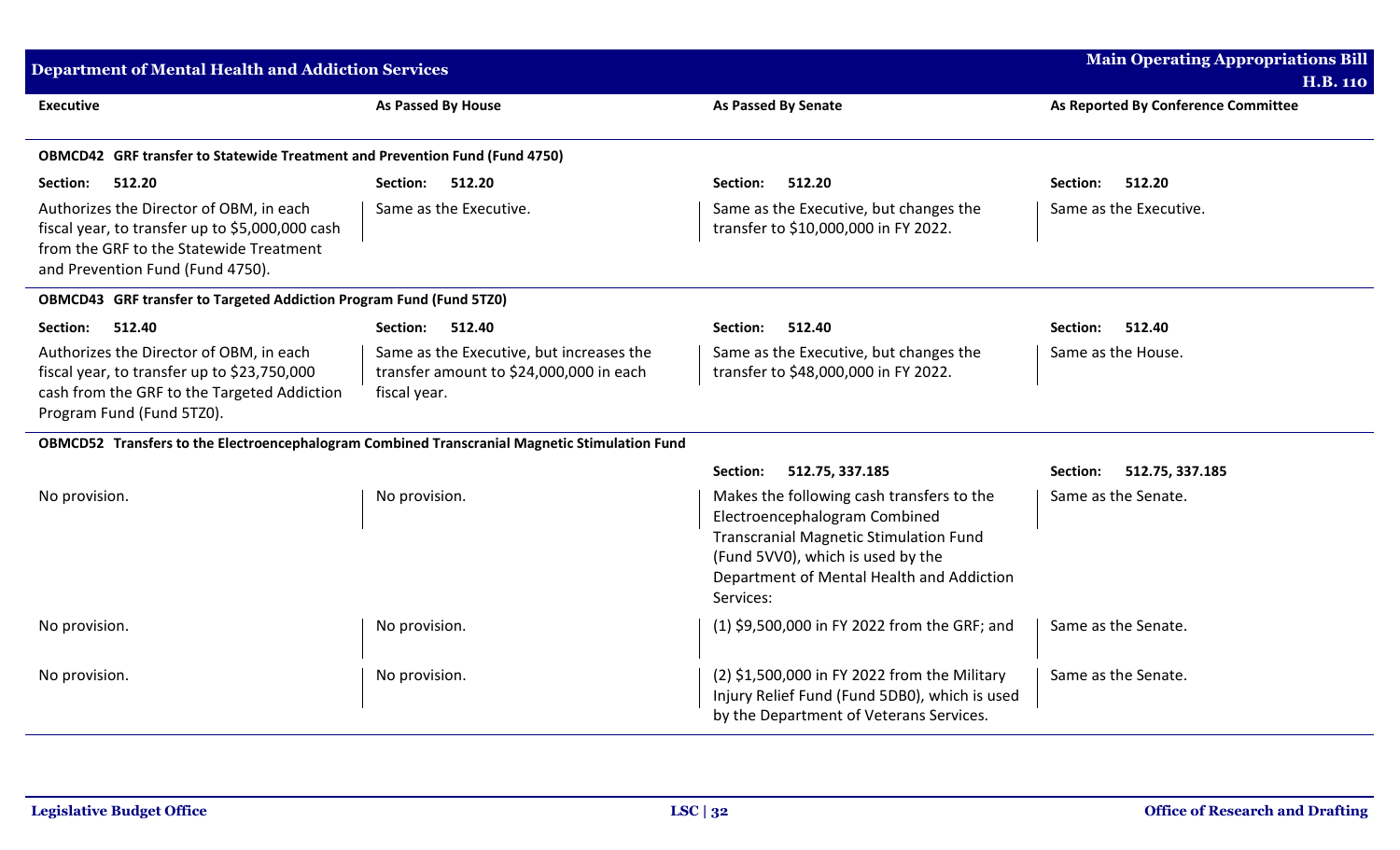| Department of Mental Health and Addiction Services                   |                           |                                                                                                                                                                                                                                                                                                                                                                   | <b>Main Operating Appropriations Bill</b><br><b>H.B. 110</b> |
|----------------------------------------------------------------------|---------------------------|-------------------------------------------------------------------------------------------------------------------------------------------------------------------------------------------------------------------------------------------------------------------------------------------------------------------------------------------------------------------|--------------------------------------------------------------|
| <b>Executive</b>                                                     | <b>As Passed By House</b> | <b>As Passed By Senate</b>                                                                                                                                                                                                                                                                                                                                        | As Reported By Conference Committee                          |
| JFSCD67<br><b>Transfer of Ohio Family and Children First Council</b> |                           |                                                                                                                                                                                                                                                                                                                                                                   |                                                              |
|                                                                      |                           | 307.109<br>Section:                                                                                                                                                                                                                                                                                                                                               | 307.109<br>Section:                                          |
| No provision.                                                        | No provision.             | Transfers fiscal and administrative agent<br>duties for the Ohio Family and Children First<br>Cabinet Council, created under existing law,<br>from the OhioMHAS to ODJFS, including<br>transferring the Council's office location and<br>employees.                                                                                                               | Same as the Senate.                                          |
| No provision.                                                        | No provision.             | Requires the OBM Director to make the<br>needed budget and accounting changes<br>resulting from this transfer, such as<br>canceling and establishing encumbrances.<br>Appropriates the amounts of the established<br>encumbrances.                                                                                                                                | Same as the Senate.                                          |
| No provision.                                                        | No provision.             | Requires the OBM Director on July 1, 2021,<br>to cancel any existing encumbrances against<br>GRF appropriation item 336405, Family and<br>Children First (under OhioMHAS's budget),<br>and reestablish them against appropriation<br>item 600451, Family and Children First<br>(under ODJFS's budget), and appropriates<br>the reestablished encumbered amount.   | Same as the Senate.                                          |
| No provision.                                                        | No provision.             | Requires the OBM Director on July 1, 2021,<br>to cancel any existing encumbrances against<br>DPF Fund 2320 appropriation item 336621,<br>Family and Children First (under OhioMHAS's<br>budget), and reestablish them against<br>appropriation item 600644, Family and<br>Children First (under ODJFS's budget), and<br>appropriates the reestablished encumbered | Same as the Senate.                                          |
| <b>Legislative Budget Office</b>                                     |                           | LSC $\vert$ 33                                                                                                                                                                                                                                                                                                                                                    | <b>Office of Research and Drafting</b>                       |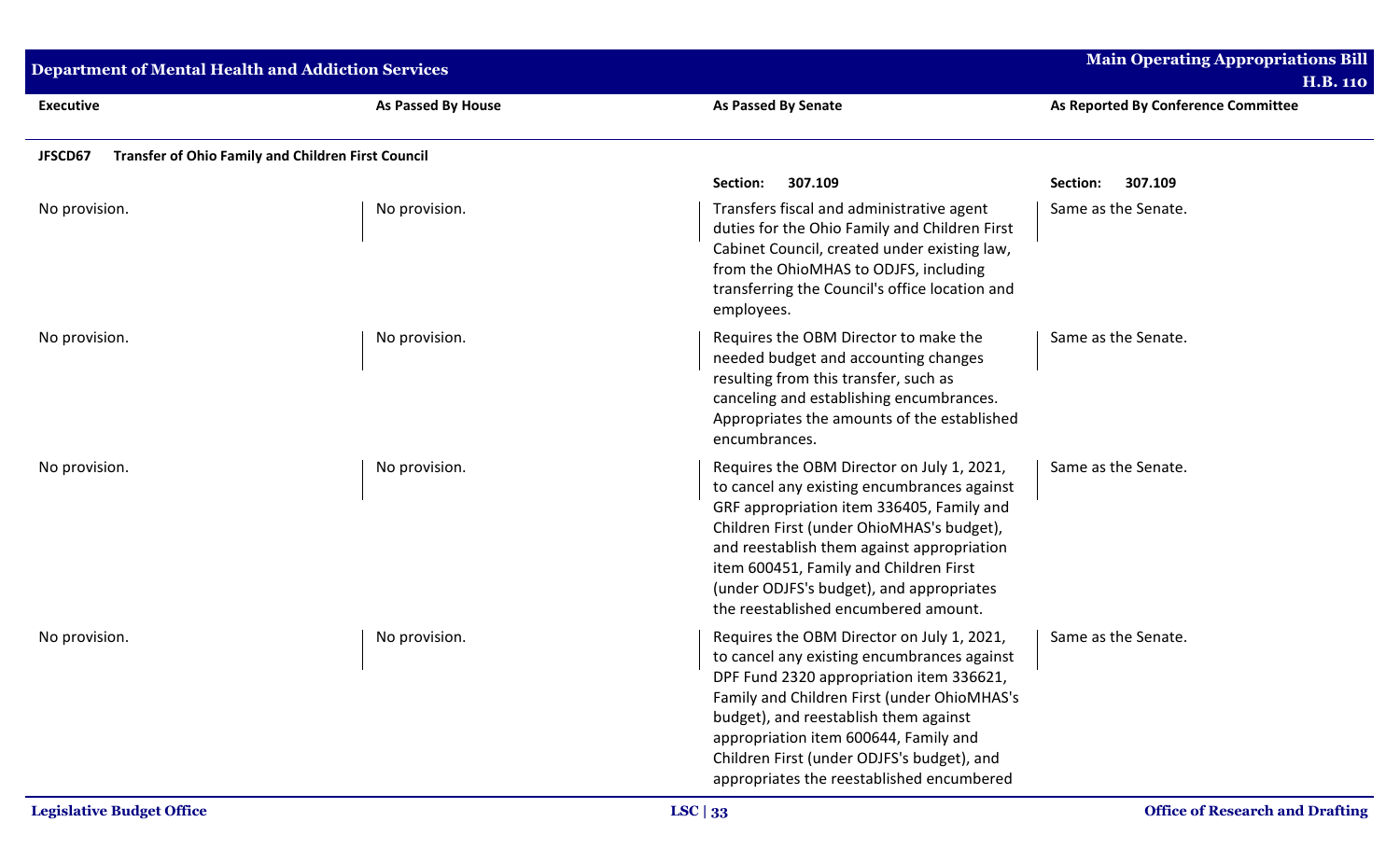| Department of Mental Health and Addiction Services |                           |                            | Main Operating Appropriations Bill<br><b>H.B. 110</b> |
|----------------------------------------------------|---------------------------|----------------------------|-------------------------------------------------------|
| <b>Executive</b>                                   | <b>As Passed By House</b> | <b>As Passed By Senate</b> | As Reported By Conference Committee                   |
|                                                    |                           | amount.                    |                                                       |